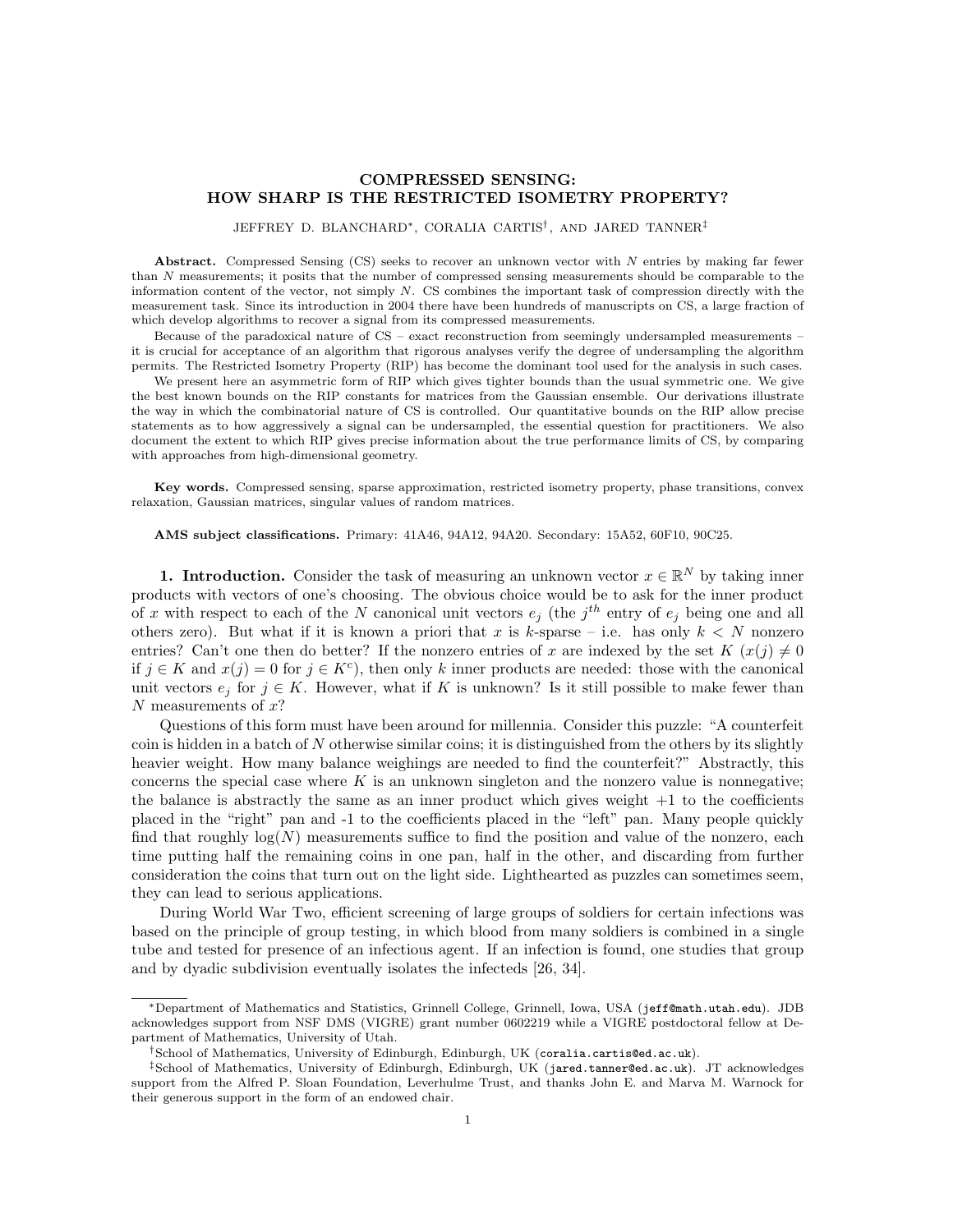More advanced mathematics can do much better than such common-sense ideas. Those with a physical bent may quickly see that, if  $N$  is prime, again assuming a singleton  $K$  and a nonnegative  $x$ , it will be enough, in fact, to make only 2 inner products, with respectively a sine and cosine of frequency  $2\pi/N$ ; the phase of the corresponding complex Fourier coefficient immediately reveals the position of the nonzero. Note here that, for large  $N$ , we are doing dramatically better than common-sense (2 measurements rather than  $log(N)$ ).

Advanced mathematics is better than the common-sense approach in another way: commonsense uses adaptive measurements, where the next measurement vector is selected after viewing all previous measurements. In the advanced approach, adaptivity is unnecessary: one simply makes 2 measurements defined a priori and later combines the two to reconstruct.

Compressed Sensing (CS) embodies the advanced approach: it designs a special matrix A of size  $n \times N$ , measures x via  $y = Ax$ , giving n measurements of the N vector x in parallel, and reconstructs x from  $(y, A)$  using computationally efficient and stable algorithms. The key point is that n can be taken much smaller than  $N$ , and much closer to k. For example, if x is known to be k-sparse and nonnegative  $n = 2k + 1$  suffices [21] and if x is only known to be k-sparse, roughly  $n = 2\log(N/n) \cdot k$ will suffice, if  $k/N$  is small [22].

Since the release of the seminal CS papers in 2004, [10, 8, 17], a great deal of excitement has been generated in signal processing and applied mathematics research, with hundreds of papers on the theory, applications, and extensions of compressed sensing (more than 400 of these are collected at Rice's online Compressive Sensing Resources archive dsp.rice.edu/cs). Many applications have been proposed, including magnetic resonance imaging [40, 41], radar [45], and single-pixel cameras [28] to name a few. In the MRI applications, it has been reported that diagnostic quality images can be obtained in 1/7 the recording time using CS approaches, [39]. For a recent review of CS see the special issue containing [28, 40] and for a review of sparse approximation see [5].

In CS the matrix A and reconstruction algorithm are referred to as an encoder/decoder pair and much of the research has focused on their construction; that is, how should the measurement matrix A be selected and what are the most computationally efficient and robust algorithms for recovering  $x$ given y and  $\hat{A}$ ? The two most prevalent encoders in the literature construct  $\hat{A}$  by drawing its entries independently and identically from a Gaussian normal distribution, or by randomly sampling its rows without replacement from amongst the rows of a Fourier matrix. These enconders are popular as they are amenable to analysis, and they can be viewed as models of matrices with mean-zero entries and fast matrix-vector products, respectively. The most widely-studied decoder has been  $\ell^1$ -minimization,

(1.1) 
$$
\min_{z \in \mathbb{R}^N} ||z||_1 \text{ subject to } Az = y,
$$

which is the convex relaxation of the computationally intractable decoder, [42], seeking the sparsest solution in agreement with the measurements

(1.2) 
$$
\min_{z \in \mathbb{R}^N} ||z||_0 \text{ subject to } Az = y.
$$

Following the usual convention in the CS community,  $||z||_0$  counts the number of nonzero entries in z. Many other encoder/decoder pairs are also being actively studied, with new alternatives being proposed regularly; see Section 3.

Here we do not review these exciting activities, but focus our attention on how to interpret the existing theoretical guarantees; in particular, we believe an important task for theory is to correctly predict the triples  $(k, n, N)$  for which a given encoder/decoder will successfully recover the measured signal, or a suitable approximation thereof. To exemplify this, we restrict our attention to a now-standard encoder/decoder pair: A Gaussian and  $\ell^1$ -minimization. This pair offers the cleanest mathematical structure, giving us the chance to make the strongest and clearest statements which can be made at this time, for example by drawing on the existing wealth of knowledge in random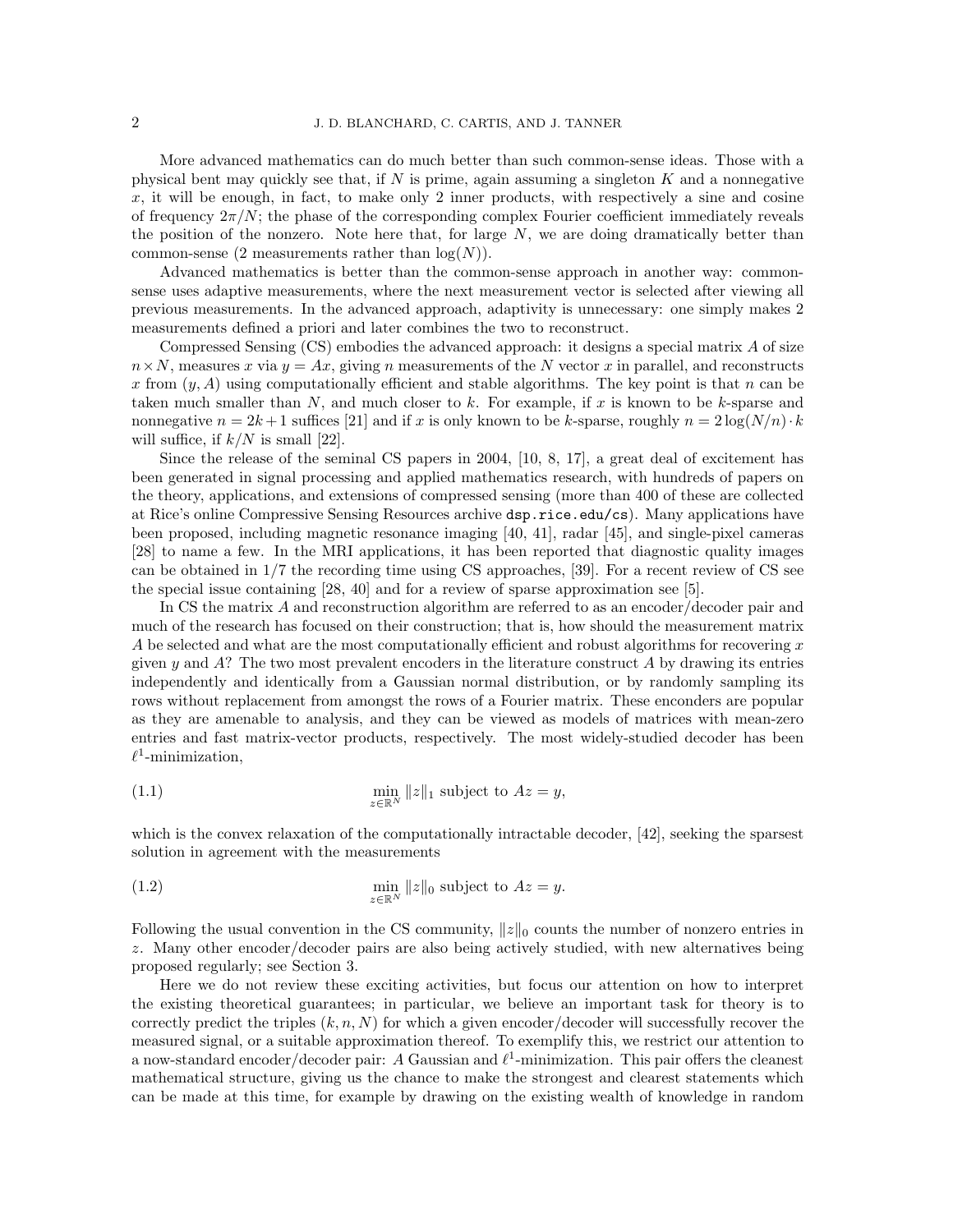matrix theory and high-dimensional convex geometry. In this paper we focus almost exclusively on the most widely used tool for analyzing the performance of encoder/decoder pairs, the Restricted Isometry Property (RIP) introduced by Candès and Tao [11].

DEFINITION 1.1 (Restricted Isometry Property). A matrix A of size  $n \times N$  is said to satisfy the RIP with RIP constant  $R(k, n, N; A)$  if, for every  $x \in \chi^N(k) := \{x \in \mathbb{R}^N : ||x||_0 \le k\},\$ 

(1.3) 
$$
R(k, n, N; A) := \min_{c \ge 0} c \ \ subject \ to \ \ (1 - c) \|x\|_2^2 \le \|Ax\|_2^2 \le (1 + c) \|x\|_2^2.
$$

As suggested by the name, the RIP constants measure how much the matrix  $A$  acts like an isometry when "restricted" to k columns; it describes the most significant distortions of the  $\ell^2$  norm of any k-sparse vector. Typically,  $R(k, n, N; A)$  is measured for matrices with unit  $\ell^2$ -norm columns, and in this special case  $R(1, n, N) = 0$ . Specifically, the RIP constant  $R(k, n, N; A)$  is the maximum distance from 1 of all the eigenvalues of the  $\binom{N}{k}$  submatrices,  $A_K^T A_K$ , derived from A, where K is an index set of cardinality  $k$  which restricts  $A$  to those columns indexed by  $K$ .

It is important to note that the RIP is predominently used to establish theoretical performance guarantees when either the measurement vector  $y$  is corrupted with noise or the vector  $x$  is not strictly k-sparse. Proving that an algorithm is stable to noisy measurements is essential for applications since measurements are rarely free from noise. In this paper, we focus on the ideal noiseless case with the hopes of investigating the best possible theoretical results. For the noisy case, see [1] for  $\ell^q$ -minimization for  $q \in (0, 1]$  and [3] for greedy algorithms.

For many CS encoder/decoder pairs it has been shown that if the RIP constants for the encoder remain bounded as n and N increase with  $n/N \to \delta \in (0,1)$ , then the decoder can be guaranteed to recover the sparsest x for k up to a critical threshold, which can be expressed as a fraction of  $n$ ,  $\rho(\delta) \cdot n$ . Typically each encoder/decoder pair has a different  $\rho(\delta)$ . Little is generally known about the magnitude of  $\rho(\delta)$  for encoder/decoder pairs, making it difficult for a practitioner to know how aggressively they may undersample, or which decoder has stronger performance guarantees. (For a recent review of compressed sensing algorithms, including which have  $\rho(\delta) > 0$ , see [43, Section 7].) In this paper, we endeavor to be as precise as possible about the value of the RIP constants for the Gaussian ensemble, and show how this gives quantitative values for  $\rho(\delta)$  for the  $\ell^1$ -minimization decoder. Similar results for other decoders are available in [3].

To quantify the sparsity/undersampling trade off, we adopt a *proportional-growth* asymptotic, in which we consider sequences of triples  $(k, n, N)$  where all elements grow large in a coordinated way,  $n \sim \delta N$  and  $k \sim \rho n$  for some constants  $\delta, \rho > 0$ . This defines a two-dimensional phase space  $(\delta, \rho)$  in  $[0, 1]^2$  for asymptotic analysis.

DEFINITION 1.2 (Proportional-Growth Asymptotic). A sequence of problem sizes  $(k, n, N)$  is said to grow proportionally if, for  $(\delta, \rho) \in [0, 1]^2$ ,  $\frac{n}{N} \to \delta$  and  $\frac{k}{n} \to \rho$  as  $n \to \infty$ .

Ultimately, we want to determine, as precisely as possible, which subset of this phase space corresponds to successful recovery and which subset corresponds to unsuccessful recovery. This is the phase-transition framework advocated by Donoho et al [16, 18, 20, 21, 24]; see Section 3 for a precise definition. By translating the sufficient RIP conditions into the proportional-growth asymptotic, we find lower bounds on the phase-transition for  $(\delta, \rho)$  in  $[0, 1]^2$ . An answer to this question plays the role of an *undersampling theorem*: to what degree can we undersample a signal and still be able to reconstruct it?

The central aims of this paper are:

- to shed some light on the behavior of the RIP constants of a matrix ensemble with as much precision as possible;
- to advocate a unifying framework for the comparison of theoretical CS results by showing the reader how to interpret and compare some of the existing recovery guarantees for the prevalent  $\ell^1$  decoder;
- to introduce a reader new to this topic to the type of large deviation analysis calculations often encountered in CS and applicable to many areas faced with combinatorial challenges.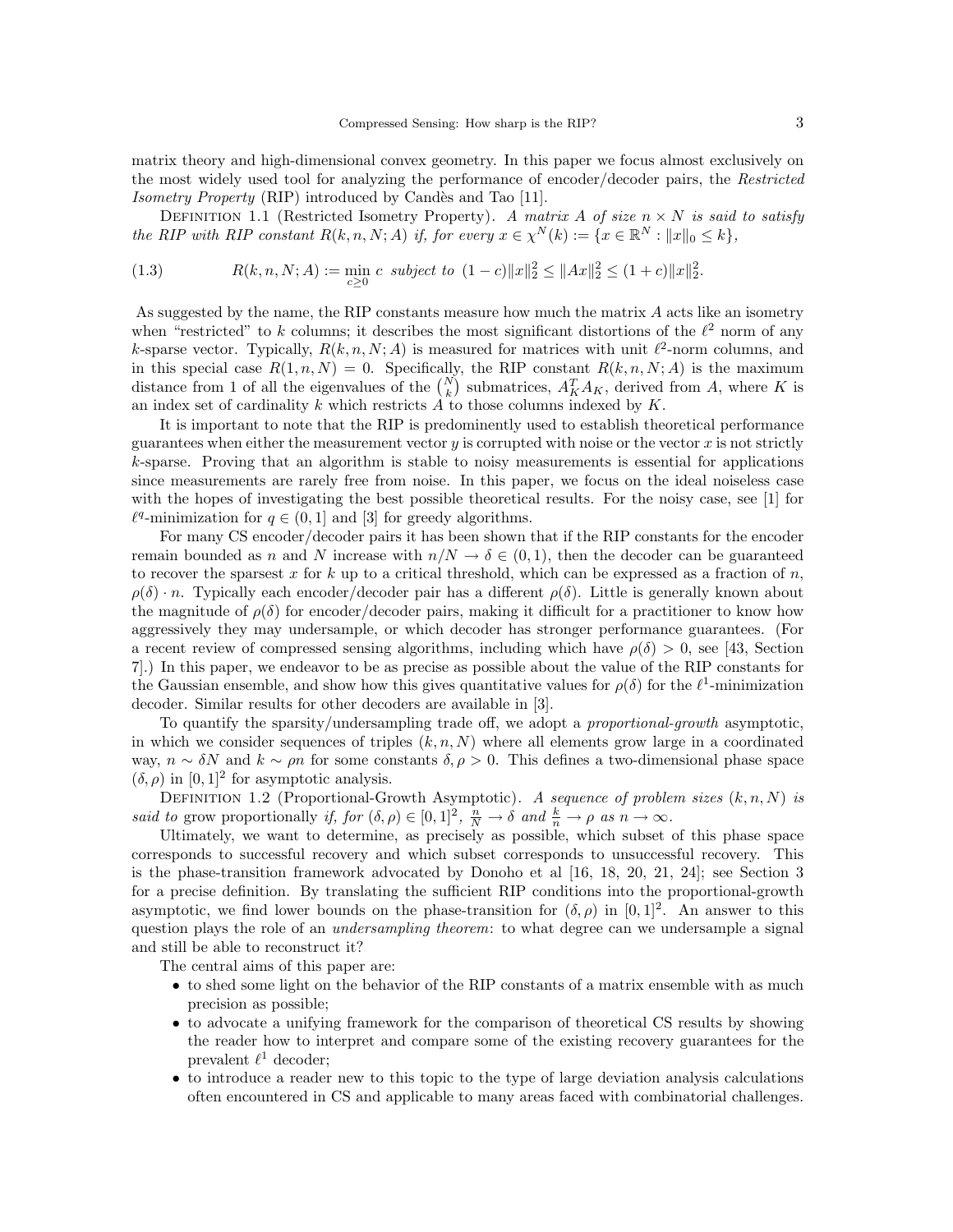In pursuit of these goals, we sharpen the use of the RIP and squeeze the most out of it, quantifying what can currently be said in the proportional-growth asymptotic and thereby making precise the undersampling theorems the RIP implies. We proceed in Section 2 along two main avenues. First, we concentrate on Gaussian matrices, using bounds on their singular values we develop the sharpest known bounds on their RIP constants; in fact, these are the the best known bounds of any class of matrices in the proportional-growth asymptotic with  $n < N$ . Second, we use an asymmetric definition of the RIP where the lower and upper eigenvalues are treated separately, and in doing so further improve the conditions in which the RIP implies CS decoders recover the measured signal. In Section 3 we combine these two improvements to exhibit a region of the  $(\delta, \rho)$  phase space where RIP analysis shows that undersampling will be successful for the  $\ell^1$ -minimization decoder (1.1).

The RIP is not the only tool used to analyze the performance of CS decoders. The different methods of analysis lead to results that are rather difficult to compare. In Section 3.2, we describe in the proportional-growth asymptotic, with A Gaussian and the  $\ell^1$ -minimization decoder, two alternative methods bounding the phase transition: the polytope analysis [16, 18, 22] of Donoho and Tanner and the geometric functional analysis techniques of Rudelson and Vershynin [46]. By translating these two methods of analysis and the RIP analysis into the proportional-growth asymptotic, we can readily compare the results obtained by these three techniques by comparing the regions of the  $(\delta, \rho)$  phase space where each method of analysis has guaranteed successful recovery. In particular, we find that for the Gaussian encoder, the RIP, despite its popularity, is currently dramatically weaker than the other two approaches in the strength of conclusions that it can offer. However, this limitation is counterbalanced by RIP being successfully applied to a broad class of encoder/decoder pairs, and seemlessly also proving stability to noisy measurements and compressible signals.

We conclude with a discussion of some other important and related topics not addressed in the current paper. We briefly discuss comparisons of results when noise is present in the measurements or the signal  $x$  is not perfectly  $k$ -sparse, average case analysis versus the theoretical worst case analysis presented here, and the potential to improve the phase transition curves through improved analysis or improved bounds.

2. Bounds on RIP for Gaussian Random Matrices. Let  $K \subset \{1, \ldots, N\}$  be an index set of cardinality k which specifies the columns of A chosen for a submatrix,  $A_K$ , of size  $n \times k$ . Explicitly computing  $R(k, n, N; A)$  would require enumerating all  $\binom{N}{k}$  subsets K of the columns of A, forming each matrix  $G_K = A_K^T A_K$ , and calculating their largest and smallest eigenvalues. We have never seen this done except for small sizes of  $N$  and  $k$ , so not much is known about the RIP constants of deterministic matrices. Fortunately, analysis can penetrate where computation becomes intractable. Associated with a random matrix ensemble is an, as of yet unknown, probability density function for  $R(k, n, N)$ . Let us focus on the Gaussian ensemble where much is already known about its eigenvalues. We say that an  $n \times N$  random matrix A is drawn from the *Gaussian ensemble* of random matrices if the entries are sampled independently and identically from the standard normal distribution,  $\mathcal{N}(0, n^{-1})$ . (The  $n^{-1}$  scaling in the Gaussian ensemble cause the  $\ell^2$  norm of its columns to have expectation 1.) We say that a  $k \times k$  matrix  $W_{n,k}$  is a *Wishart* matrix if it is the Gram matrix  $X<sup>T</sup>X$  of an  $n \times k$  matrix X from the Gaussian ensemble. The largest and smallest eigenvalues of a Wishart matrix are random variables, denoted here  $\Lambda_{n,k}^{max} = \lambda^{max}(W_{n,k})$  and  $\Lambda_{n,k}^{min} = \lambda^{min}(W_{n,k})$ . These random variables tend to defined limits, in expectation, as  $n$  and  $k$  increase in a proportional These random variables tend to defined mints, in expectation, as *n* and *k* increase in a proportional manner. With  $\frac{k}{n} \to \rho$  as  $n \to \infty$ , we have  $\mathcal{E}(\Lambda_{n,k}^{max}) \to (1 + \sqrt{\rho})^2$  and  $\mathcal{E}(\Lambda_{n,k}^{min}) \to (1 - \sqrt{\rho})^2$ ; [33, 48], see Figure 2.1. Explicit formulas bounding  $\Lambda_{n,k}^{max}$  and  $\Lambda_{n,k}^{min}$  are available [30]. An empirical approximation of the probability density functions of  $\Lambda_{n,k}^{max}$  and  $\Lambda_{n,k}^{min}$  is shown in Figure 2.2.

The asymmetric way that the expected eigenvalues  $\Lambda_{n,k}^{max}$  and  $\Lambda_{n,k}^{min}$  deviate from 1 suggests that the symmetric treatment used by the traditional RIP is missing an important part of the picture. We generalize the RIP to an asymmetric form and derive the sharpest recovery conditions implied by the RIP.

DEFINITION 2.1 (Asymmetric Restricted Isometry Property). For a matrix A of size  $n \times N$ ,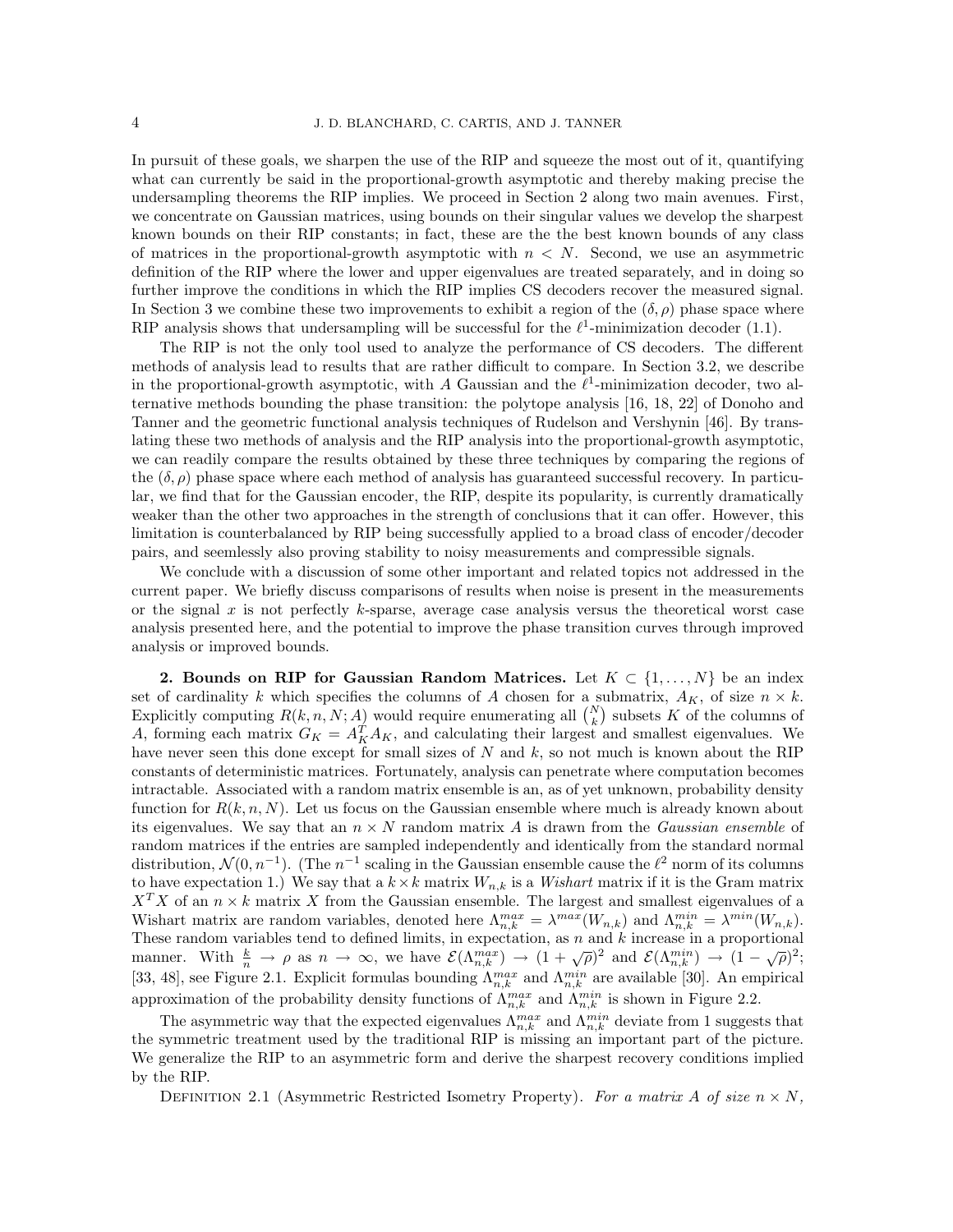

FIG. 2.1. Expected values of the largest and smallest eigenvalues of a Wishart matrix  $W_{n,k}$  with  $\rho = \frac{k}{n}$ . Note the asymmetry with respect to 1.



FIG. 2.2. Empirical Distributions of the Largest and Smallest Eigenvalues of a Wishart Matrix. A collection of frequency histograms of  $\Lambda_{n,k}^{max}$  and  $\Lambda_{n,k}^{min}$ : x-axis – size of the eigenvalue; y-axis – number of occurrences; z-axis – ratio  $\rho = \frac{k}{n}$  of the Wishart parameters. Overlays: curves depicting the expected values  $(1 \pm \sqrt{\rho})^2$  of  $\Lambda_{n,k}^{max}$ <br>and  $\Lambda_{n,k}^{min}$ . Here  $n = 200$ . At this value of n it is evident that  $\Lambda_{n,k}^{max}$  and  $\Lambda_{n$ larger n, the concentration would be tighter.

the asymmetric RIP constants  $L(k, n, N; A)$  and  $U(k, n, N; A)$  are defined as:

(2.1) 
$$
L(k, n, N; A) := \min_{c \ge 0} c \ \ subject \ to \ (1 - c) \|x\|_2^2 \le \|Ax\|_2^2, \ \ for \ all \ \ x \in \chi^N(k);
$$

(2.2) 
$$
U(k, n, N; A) := \min_{c \geq 0} c \text{ subject to } (1+c) \|x\|_2^2 \geq \|Ax\|_2^2, \text{ for all } x \in \chi^N(k).
$$

(A similar change in the definition of the RIP constants was used independently by Foucart and Lai in [32], motivated by different concerns.)

REMARK 1. Although both the smallest and largest singular values of  $A_K^T A_K$  affect the stability of the reconstruction algorithms, the smaller eigenvalue is dominant for compressed sensing in that it allows distinguishing between sparse vectors from their measurement by A. In fact, it is often incorrectly stated that  $R(2k, n, N) < 1$  is a necessary condition to ensure that there are no two ksparse vectors, say x and x', with the same measurements  $Ax = Ax'$ ; the actual necessary condition is  $L(2k, n, N) < 1$ .

We see from (2.1) and (2.2) that  $(1 - L(k, n, N)) = \min_{K} \lambda^{min}(G_K)$  and  $(1 + U(k, n, N)) =$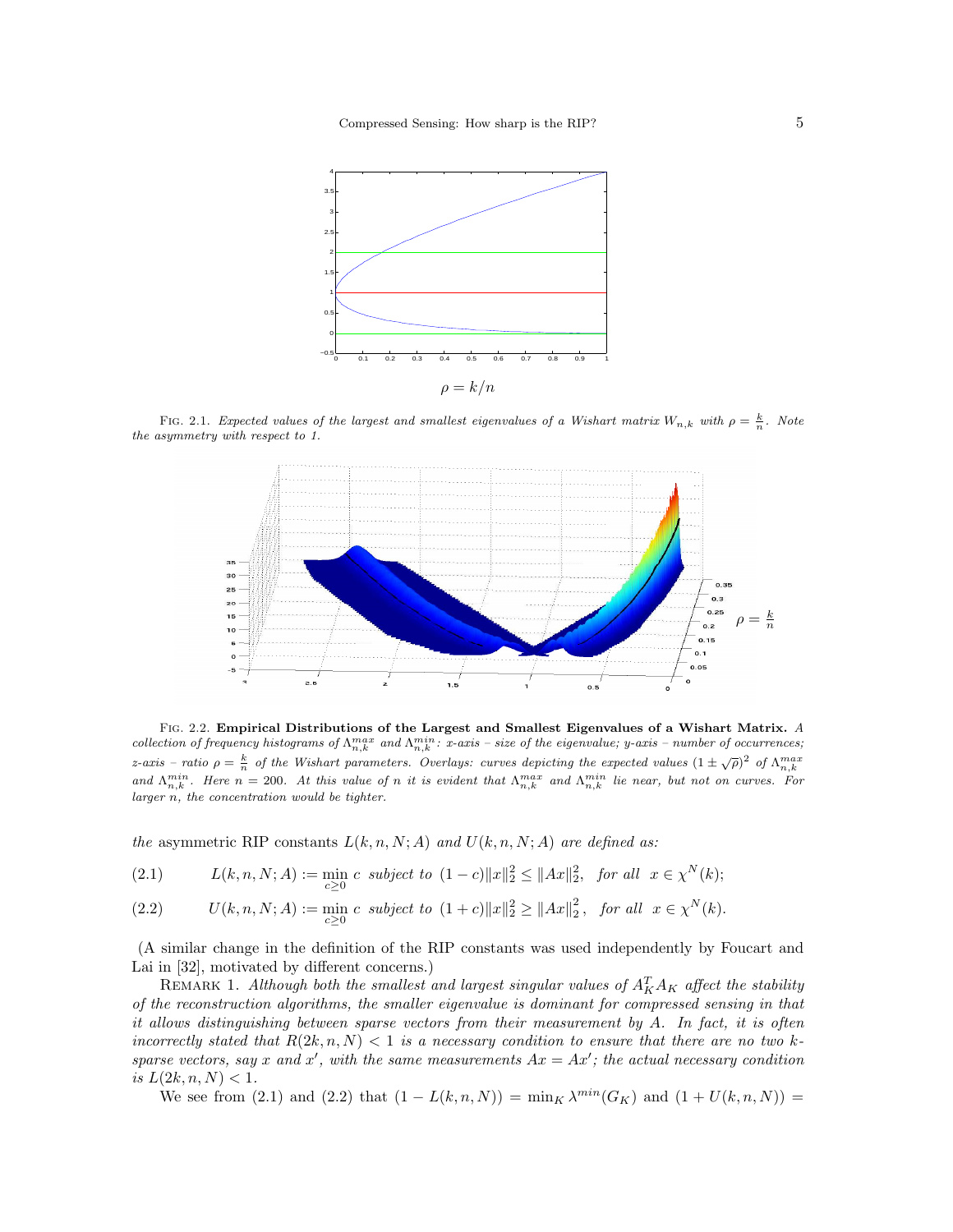$\max_K \lambda^{max}(G_K)$  with  $G_K = A_K^T A_K$ . A standard large deviation analysis of bounds on the probability density functions of  $\Lambda_{n,k}^{max}$  and  $\Lambda_{n,k}^{min}$  allows us to establish upper bounds of  $L(k,n,N)$  and  $U(k, n, N)$  which are exponentially unlikely to be exceeded.

DEFINITION 2.2 (Asymptotic RIP Bounds). Let A be a matrix of size  $n \times N$  drawn from the Gaussian ensemble and consider the proportional-growth asymptotic  $(\frac{n}{N} \to \delta$  and  $\frac{k}{n} \to \rho$  as  $n \to \infty$ ). Let  $H(p) := p \log(1/p) + (1-p) \log(1/(1-p))$  denote the usual Shannon Entropy with base e logarithms, and let

(2.3) 
$$
\psi_{min}(\lambda, \rho) := H(\rho) + \frac{1}{2} [(1 - \rho) \log \lambda + 1 - \rho + \rho \log \rho - \lambda],
$$

(2.4) 
$$
\psi_{max}(\lambda, \rho) := \frac{1}{2} \left[ (1+\rho) \log \lambda + 1 + \rho - \rho \log \rho - \lambda \right].
$$

Define  $\lambda^{min}(\delta, \rho)$  and  $\lambda^{max}(\delta, \rho)$  as the solution to (2.5) and (2.6), respectively:

(2.5) 
$$
\delta \psi_{min}(\lambda^{min}(\delta, \rho), \rho) + H(\rho \delta) = 0 \quad \text{for} \quad \lambda^{min}(\delta, \rho) \leq 1 - \rho
$$

(2.6) 
$$
\delta \psi_{max}(\lambda^{max}(\delta,\rho),\rho) + H(\rho \delta) = 0 \quad \text{for} \quad \lambda^{max}(\delta,\rho) \ge 1 + \rho.
$$

Define  $\mathcal{L}(\delta,\rho)$  and  $\mathcal{U}(\delta,\rho)$  as

(2.7) 
$$
\mathcal{L}(\delta,\rho) := 1 - \lambda^{\min}(\delta,\rho) \quad \text{and} \quad \mathcal{U}(\delta,\rho) := \min_{\nu \in [\rho,1]} \lambda^{\max}(\delta,\nu) - 1.
$$

To facilitate ease of calculating  $\mathcal{L}(\delta, \rho)$  and  $\mathcal{U}(\delta, \rho)$ , web forms for their calculation are available at ecos.maths.ed.ac.uk.

In the proportional growth asymptotic, the probability that  $\mathcal{L}(\delta,\rho)$  and  $\mathcal{U}(\delta,\rho)$  bound the random variables  $L(k, n, N)$  and  $U(k, n, N)$ , respectively, tends to 1 as  $n \to \infty$ . In statistical terminology, the coverage probability of the upper confidence bounds  $\mathcal{L}(\delta,\rho)$  and  $\mathcal{U}(\delta,\rho)$  tends to one as  $n \to \infty$ . In fact, all probabilities presented in this manuscript converge to their limit "exponentially" in  $n$ "; that is, the probability for finite n approaches its limit as n grows with discrepancy bounded by a constant multiple of  $e^{-n\beta}$  for some fixed  $\beta > 0$ .

THEOREM 2.3 (Validity of RIP Bounds). Fix  $\epsilon > 0$ . Under the proportional-growth asymptotic, Definition 1.2, sample each  $n \times N$  matrix A from the Gaussian ensemble. Then

$$
Prob(L(k, n, N; A) < \mathcal{L}(\delta, \rho) + \epsilon) \to 1 \quad and \quad Prob(U(k, n, N; A) < \mathcal{U}(\delta, \rho) + \epsilon) \to 1
$$

exponentially in n.

REMARK 2. Extensive empirical estimates of  $L(k, n, N)$  and  $U(k, n, N)$  show that the bounds  $\mathcal{L}(\delta,\rho)$  and  $\mathcal{U}(\delta,\rho)$  are rather sharp; in fact, they are no more than twice the actual upper bounds on  $L(k, n, N)$  and  $U(k, n, N)$ , see Figure 2.4 and Table 2.1, and are much closer for the region applicable for CS decoders,  $\rho \ll 1$ . The empirically observed lower bounds on  $L(k, n, N)$  and  $U(k, n, N)$  are calculated through the following process. The number of rows, n, is fixed at one of the values in Table 2.1. For each n, 47 values of N are selected so that  $n/N$  ranges from  $1/20$  to  $20/21$ . For each  $(n, N)$  a matrix A of size  $n \times N$  is drawn from  $\mathcal{N}(0, n^{-1})$  and either the algorithm from [27] or [38] is applied to determine support sets of size  $k = 1, 2, \ldots, n - 1$  which are candidates for the support sets that maximize  $L(k, n, N; A)$  or  $U(k, n, N; A)$ . The largest or smallest eigenvalue of each resulting  $n \times k$  submatrix is calculated and recorded. The above process is repeated for some number of matrices, see the caption of Table 2.1, and the maximum value recorded. The empirical calculation of RIP constants are lower bounds on the true RIP constants as the support sets calculated by [27] and [38] may not be the support sets which maximize the RIP constants.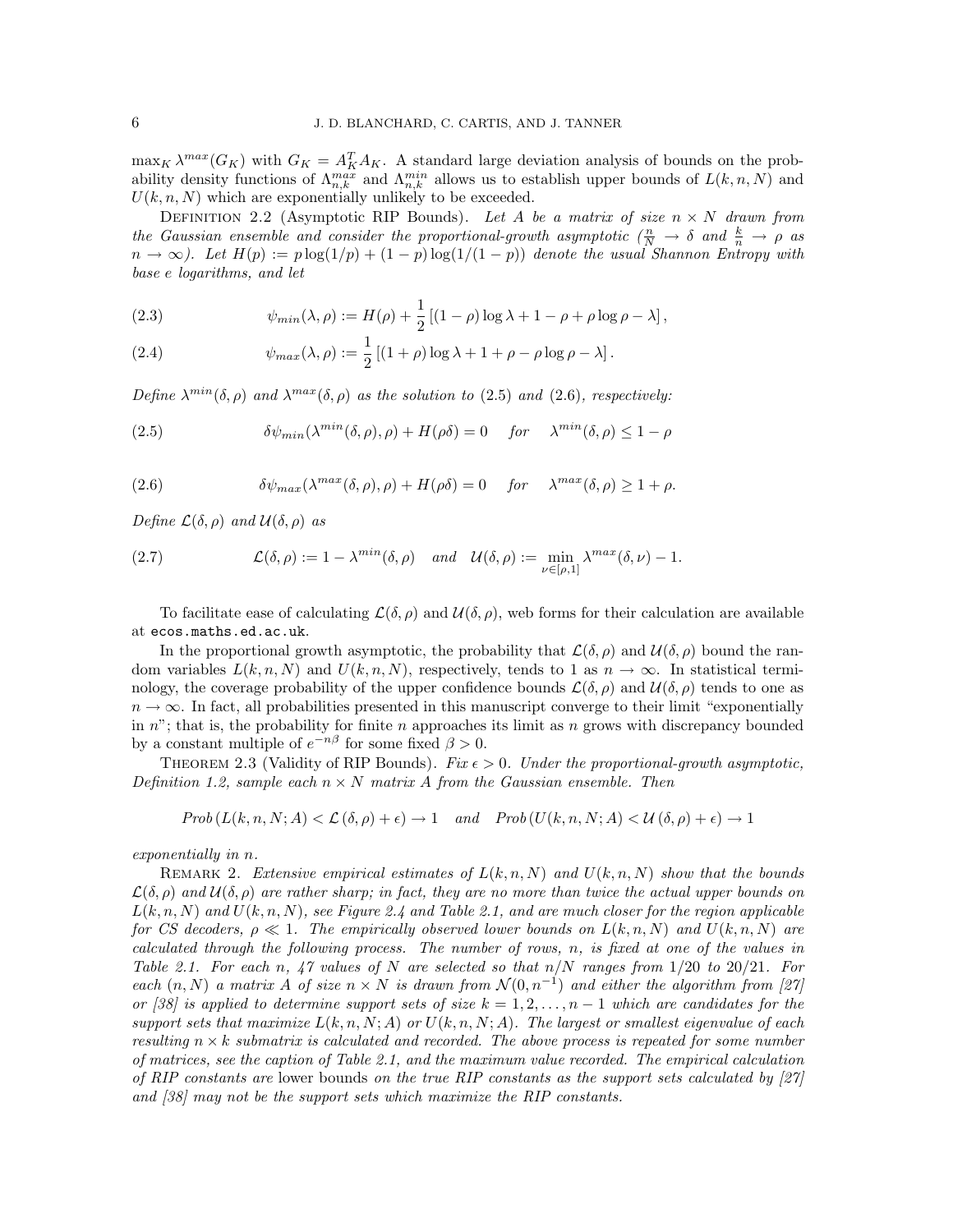

FIG. 2.3. The RIP bounds of Eq. (2.7). Level sets of  $\mathcal{L}(\delta, \rho)$  (left panel) and  $\mathcal{U}(\delta, \rho)$  (right panel) over the phase space  $(\delta, \rho) \in [0, 1]^2$ . For large matrices from the Gaussian ensemble, it is overwhelmingly unlikely that the  $RIP$  constants  $L(k, n, N; A)$  and  $U(k, n, N; A)$  will be greater than these values.



FIG. 2.4. Empirically observed lower estimates of RIP bounds of RIP constants. Although there is no computationally tractable method for calculating the RIP constants of a matrix, there are efficient algorithms which perform local searches for extremal eigenvalues of submatrices; allowing for observable lower bounds on the RIP constants. Algorithms for lower bounding  $L(k, n, N)$ , [27], and  $U(k, n, N)$ , [38], were applied to dozens of A drawn Gaussian  $\mathcal{N}(0, n^{-1})$  with  $n = 400$  and N increasing from 420 to 8000. Level sets of the observed  $L(k, n, N; A)$ (left panel) and  $U(k, n, N; A)$  (right panel).

| $\, n$    | $\max \frac{\mathcal{L}(\delta,\rho)}{L(k,n,N)}$ | $\max \frac{\mathcal{U}(\delta,\rho)}{U(k,n,N)}$ |
|-----------|--------------------------------------------------|--------------------------------------------------|
| 200       | 122                                              | 1.83                                             |
|           | 1.32                                             | 1.81                                             |
| TABLE 2.1 |                                                  |                                                  |

The maximum ratio of the RIP bounds in Theorem 2.3 to empirically observed values. For each of the ratios  $n/N$  tested, multiple matrices were drawn and empirical low bounds on their RIP constants calculated. For  $n = 200$ between 9 and 175 matrices were drawn for each  $n/N$ , and for  $n = 400$  between 7 and 489 matrices were drawn for each  $n/N$ . Our bounds are numerically found to be within a multiple of 1.83 of empirically observed lower bounds.

2.1. Proof of Theorem 2.3. In order to prove Theorem 2.3, this section employs a type of large deviation technique often encountered in CS and applicable in fact, to many areas faced with combinatorial challenges.

We first establish some useful lemmas concerning the extreme eigenvalues of Wishart matrices. The matrix A generates  $\binom{N}{k}$  different Wishart matrices  $G_k = A_K^T A_K$ . Exponential bounds on the tail probabilities of the largest and smallest eigenvalues of such Wishart matrices can be combined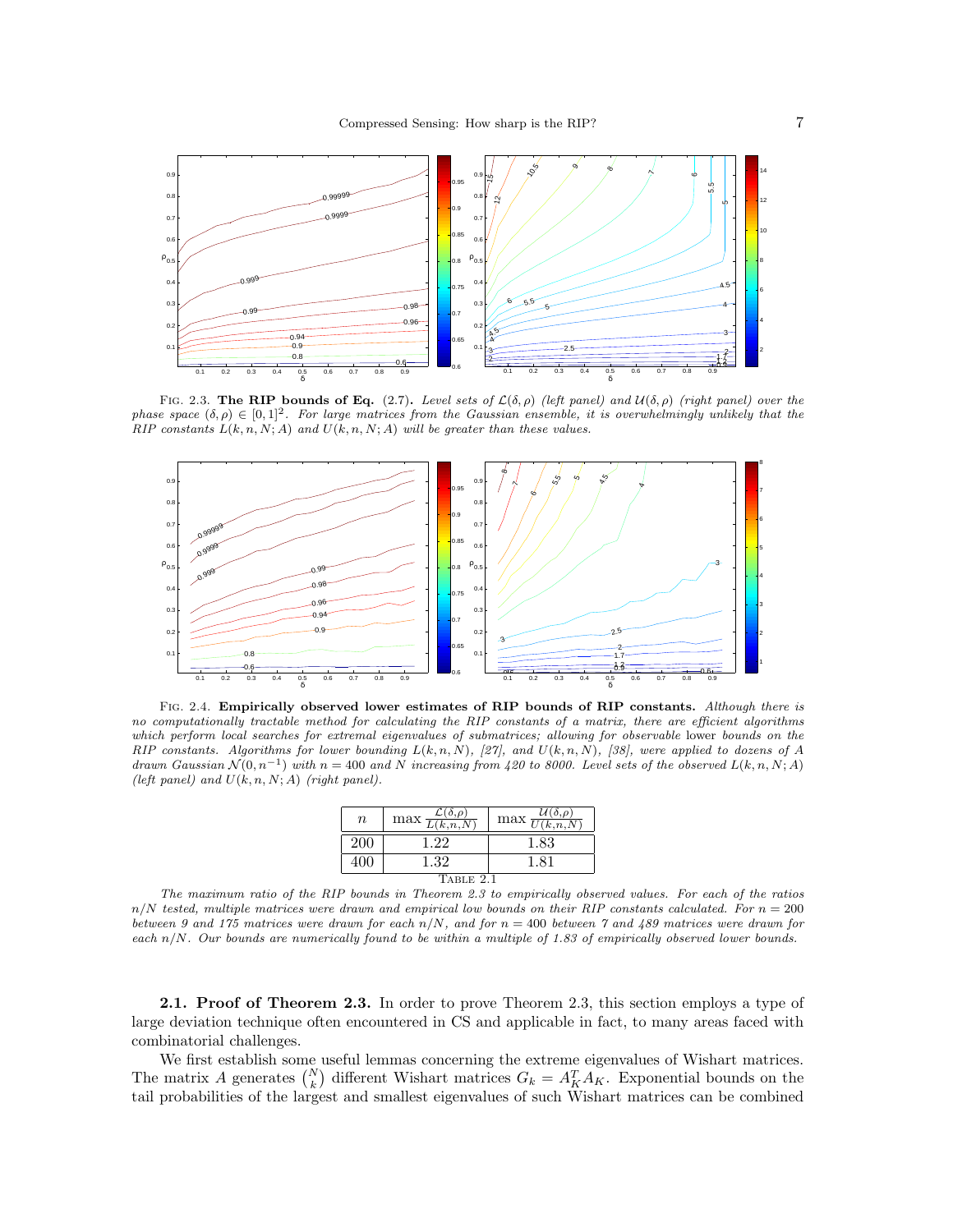with exponential bounds on  $\binom{N}{k}$  to control the chance of large deviations using the union bound. This large deviation analysis technique is characteristic of proofs in compressed sensing. By using the exact probability density functions on the tail behavior of the extreme eigenvalues of Wishart matrices the overestimation of the union bound is dramatically reduced. We focus on the slightly more technical results for the bound on the most extreme of the largest eigenvalues,  $\mathcal{U}(\delta,\rho)$ , and prove these statements in full detail. Corresponding results for  $\mathcal{L}(\delta,\rho)$  are stated with their similar proofs omitted.

The probability density function,  $f_{max}(k, n; \lambda)$ , for the largest eigenvalue of the  $k \times k$  Wishart matrix  $A_K^T A_K$  was determined by Edelman in [29]. For our analysis, a simplified upper bound suffices.

LEMMA 2.4 (Lemma 4.2, pp. 550 [29]). Let  $A_K$  be a matrix of size  $n \times k$  whose entries are drawn i.i.d from  $\mathcal{N}(0, n^{-1})$ . Let  $f_{max}(k, n; \lambda)$  denote the probability density function for the largest eigenvalue of the Wishart matrix  $A_K^T A_K$  of size  $k \times k$ . Then  $f_{max}(k, n; \lambda)$  satisfies:

$$
(2.8) \qquad f_{max}(k,n;\lambda) \le \left[ (2\pi)^{1/2} (n\lambda)^{-3/2} \left( \frac{n\lambda}{2} \right)^{(n+k)/2} \frac{1}{\Gamma(\frac{k}{2}) \Gamma(\frac{n}{2})} \right] \cdot e^{-n\lambda/2} =: g_{max}(k,n;\lambda).
$$

For our purposes, it is sufficient to have a precise characterization of  $g_{max}(k, n; \lambda)$ 's exponential (with respect to  $n$ ) behavior.

LEMMA 2.5. Let  $k/n = \rho \in (0,1)$  and define

$$
\psi_{max}(\lambda, \rho) := \frac{1}{2} \left[ (1 + \rho) \log \lambda + 1 + \rho - \rho \log \rho - \lambda \right].
$$

Then

(2.9) 
$$
f_{max}(k, n; \lambda) \leq p_{max}(n, \lambda) \exp(n \cdot \psi_{max}(\lambda, \rho))
$$

where  $p_{max}(n, \lambda)$  is a polynomial in  $n, \lambda$ .

*Proof.* Let  $g_{max}(k, n; \lambda)$  be as defined in (2.8) and let  $\rho_n = k/n$ . To extract the exponential behavior of  $g_{max}(k, n; \lambda)$  we write  $\frac{1}{n} \log(g_{max}(k, n; \lambda)) = \Phi_1(k, n; \lambda) + \Phi_2(k, n; \lambda) + \Phi_3(k, n; \lambda)$  where

$$
\Phi_1(k, n; \lambda) = \frac{1}{2n} \log (2\pi) - \frac{3}{2n} \log (n\lambda)
$$

$$
\Phi_2(k, n; \lambda) = \frac{1}{2} \left[ (1 + \rho_n) \log \left( \frac{\lambda n}{2} \right) - \lambda \right]
$$

$$
\Phi_3(k, n; \lambda) = -\frac{1}{n} \log \left( \Gamma \left( \frac{k}{2} \right) \Gamma \left( \frac{n}{2} \right) \right).
$$

Clearly,  $\lim_{n\to\infty} \Phi_1(k,n;\lambda) = 0$  and can be subsumed as part of  $p_{max}(n,\lambda)$ . To simplify  $\Phi_3$ , we apply the second of Binet's log gamma formulas [52, Sec. 12.32], namely  $\log(\Gamma(z)) = (z-1/2) \log z$ apply the second of Binet's log gamma formulas [52, Sec. 12.32], hamely  $log(1(z)) = (z-1/2) log z - z + log \sqrt{2\pi} + I$  where I is a convergent, improper integral. With  $c(n, \rho)$  representing the constant and integral from Binet's formula we then have

$$
\Phi_2(k,n;\lambda)+\Phi_3(k,n;\lambda)=\frac{1}{2}\left[(1+\rho_n)\log\lambda-\left(\rho_n-\frac{1}{n}\right)\log\rho_n+\frac{2}{n}\log\frac{n}{2}+\rho_n+1-\lambda+\frac{1}{n}c(n,\rho_n)\right].
$$

As  $\lim_{n\to\infty} n^{-1}c(n,\rho_n) = 0$  it can be absorbed into  $p_{max}(n,\lambda)$  and we have

$$
\psi_{max}(\lambda, \rho) := \lim_{n \to \infty} \frac{1}{n} \log \left[ g_{max}(k, n; \lambda) \right] = \frac{1}{2} \left[ (1 + \rho) \log \lambda - \rho \log \rho + \rho + 1 - \lambda \right]
$$

and the conclusion follows.  $\square$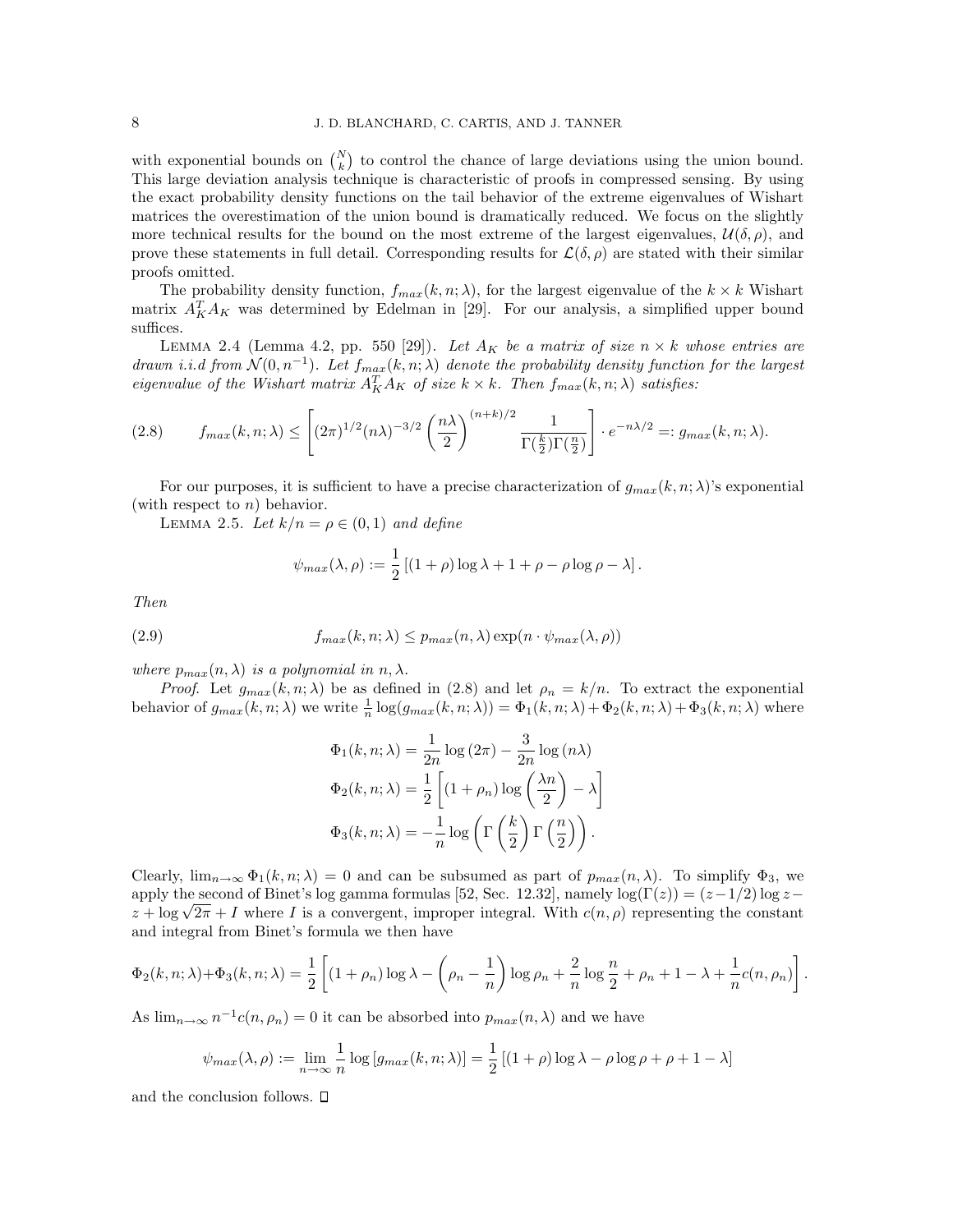To bound  $U(k, n, N)$ , we must simultaneously account for all  $\binom{N}{k}$  Wishart matrices  $A_K^T A_K$ derived from A. Using a union bound this amounts to studying the exponential behavior of  $\binom{N}{k}g_{max}(k, n; \lambda)$ . In the proportional-growth asymptotic this can be determined by characterizing  $\lim_{N\to\infty} N^{-1} \log \left[ {N \choose k} g_{max}(k,n;\lambda) \right]$ , which from Lemma 2.5 is given by

$$
\lim_{N \to \infty} \frac{1}{N} \log \left[ \binom{N}{k} g_{max}(k, n; \lambda) \right] = \lim_{N \to \infty} \frac{1}{N} \log \left[ \binom{N}{k} \right] + \lim_{N \to \infty} \frac{1}{N} \log \left[ g_{max}(n, k; \lambda) \right]
$$
\n
$$
= H \left( \frac{k}{N} \right) + \delta \lim_{n \to \infty} \frac{1}{n} \log \left[ g_{max}(n, k; \lambda) \right]
$$
\n
$$
(2.10)
$$
\n
$$
= H(\rho \delta) + \delta \psi_{max}(\lambda, \rho) =: \delta \psi_{\mathcal{U}}(\delta, \rho; \lambda).
$$

Recall that  $H(p) := p \log(1/p) + (1-p) \log(1/(1-p))$  is the usual Shannon Entropy with base e logarithms.

Equipped with Lemma 2.5 and (2.10), Proposition 2.6 establishes  $\lambda^{max}(\delta, \rho) - 1$  as an upper bound on  $U(k, n, N)$  in the proportional-growth asymptotic.

PROPOSITION 2.6. Let  $\delta, \rho \in (0,1)$ , and A be a matrix of size  $n \times N$  whose entries are drawn i.i.d. from  $\mathcal{N}(0,n^{-1})$ . Define  $\mathcal{U}(\delta,\rho) := \lambda^{max}(\delta,\rho) - 1$  where  $\lambda^{max}(\delta,\rho)$  is the solution to (2.6). Then for any  $\epsilon > 0$ , in the proportional-growth asymptotic

$$
Prob\left(U(k,n,N) > \tilde{U}(\delta,\rho) + \epsilon\right) \to 0
$$

exponentially in n.

*Proof.* Throughout this proof  $\delta$  and  $\rho$  are fixed, and we focus our attention on  $\lambda$ , often abbreviating  $\psi_{\mathcal{U}}(\delta, \rho; \lambda)$  in (2.10) as  $\psi_{U}(\lambda)$ . We first verify that (2.6) has a unique solution. Since

$$
\frac{d}{d\lambda}\psi_U(\lambda) = \frac{1}{2}\left(\frac{1+\rho}{\lambda} - 1\right),\,
$$

 $\psi_U(\lambda)$  is strictly decreasing on  $[1+\rho,\infty)$  and is strictly concave. Combined with

$$
\psi_U(1+\rho) = \delta^{-1}H(\rho\delta) + \frac{1}{2}\left[ (1+\rho)\log(1+\rho) + \rho\log\frac{1}{\rho} \right] > 0
$$

and  $\lim_{\lambda \to \infty} \psi_U(\lambda) = -\infty$ , there is a unique solution to (2.6), namely  $\lambda^{max}(\delta, \rho)$ .

Select  $\epsilon > 0$  and let  $(k, n, N)$  be such that  $\frac{n}{N} = \delta_n$ ,  $\frac{k}{n} = \rho_n$ . First, we write the probability statement in terms of  $\lambda^{max}(\delta_n, \rho_n)$ :

$$
Prob\left[U(k,n,N) > \tilde{U}(\delta_n, \rho_n) + \epsilon\right] = Prob\left[U(k,n,N) > \lambda^{max}(\delta_n, \rho_n) - 1 + \epsilon\right]
$$

$$
= Prob\left[1 + U(k,n,N) > \lambda^{max}(\delta_n, \rho_n) + \epsilon\right]
$$

$$
= {N \choose k} \int_{\lambda^{max}(\delta_n, \rho_n) + \epsilon}^{ \infty} f_{max}(k,n;\lambda) d\lambda
$$

$$
\le {N \choose k} \int_{\lambda^{max}(\delta_n, \rho_n) + \epsilon}^{ \infty} g_{max}(k,n;\lambda) d\lambda.
$$

To bound the integral in (2.11) in terms of  $g_{max}(\delta, \rho; \lambda^{max}(\delta_n, \rho_n))$  we write  $g_{max}(k, n; \lambda)$  in terms of *n*,  $\rho_n$ , and  $\lambda$  as  $g_{max}(k, n; \lambda) = \varphi(n, \rho_n) \lambda^{-\frac{3}{2}} \lambda^{\frac{n}{2}(1+\rho_n)} e^{-\frac{n}{2}\lambda}$  where

$$
\varphi(n,\rho_n) = (2\pi)^{\frac{1}{2}} n^{-\frac{3}{2}} \left(\frac{n}{2}\right)^{\frac{n}{2}(1+\rho_n)} \frac{1}{\Gamma\left(\frac{n}{2}\rho_n\right)\Gamma\left(\frac{n}{2}\right)}.
$$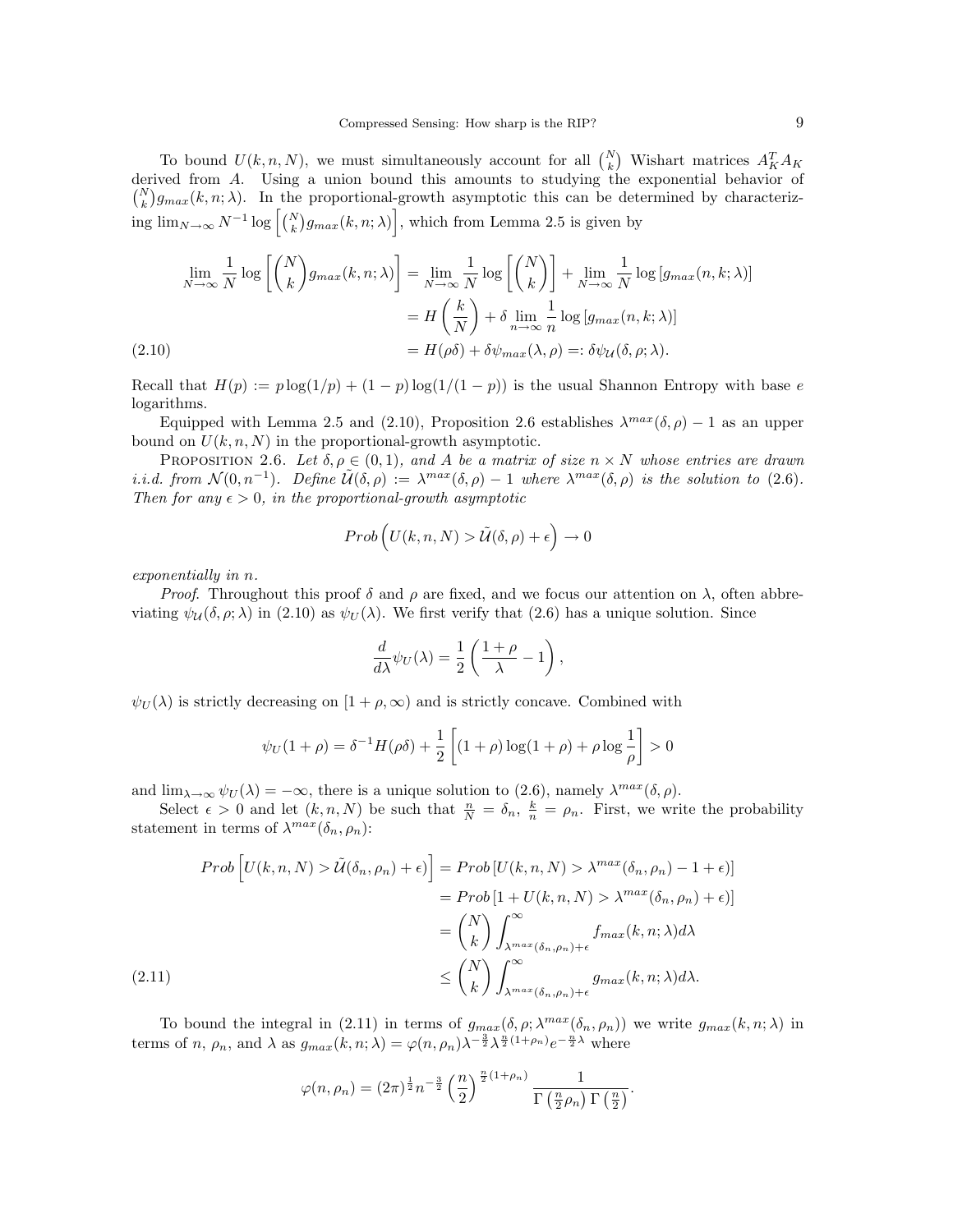Since  $\lambda^{max}(\delta_n, \rho_n) > 1 + \rho_n$ , the quantity  $\lambda^{\frac{n}{2}(1+\rho_n)} e^{-\frac{n}{2}\lambda}$  is strictly decreasing in  $\lambda$  on  $[\lambda^{max}(\delta, \rho_n), \infty)$ . Therefore we have

$$
\int_{\lambda^{max}(\delta_n,\rho_n)+\epsilon}^{\infty} g_{max}(k,n;\lambda)d\lambda \leq \varphi(n,\rho_n) \left(\lambda^{max}(\delta_n,\rho_n)+\epsilon\right)^{\frac{n}{2}(1+\rho_n)} e^{-\frac{n}{2}(\lambda^{max}(\delta_n,\rho_n)+\epsilon)} \int_{\lambda^{max}(\delta_n,\rho_n)+\epsilon}^{\infty} \lambda^{-\frac{3}{2}}d\lambda
$$
  
=\left(\lambda^{max}(\delta\_n,\rho\_n)+\epsilon\right)^{\frac{3}{2}} g\_{max}(k,n;\lambda^{max}(\delta\_n,\rho\_n)+\epsilon) \int\_{\lambda^{max}(\delta\_n,\rho\_n)+\epsilon}^{\infty} \lambda^{-\frac{3}{2}}d\lambda  
(2.12) 
$$
= 2\left(\lambda^{max}(\delta_n,\rho_n)+\epsilon\right) g_{max}(k,n;\lambda^{max}(\delta_n,\rho_n)+\epsilon).
$$

Therefore, combining  $(2.11)$  and  $(2.12)$  we obtain

$$
Prob\left[U(k,n,N) > \tilde{U}(\delta_n, \rho_n) + \epsilon\right] \le 2\left(\lambda^{max}(\delta_n, \rho_n) + \epsilon\right) {N \choose k} g_{max}(k,n; \lambda^{max}(\delta_n, \rho_n) + \epsilon)
$$
  

$$
\le p_{max}(n, \lambda^{max}(\delta_n, \rho_n)) \exp\left[n \cdot \psi_U(\lambda^{max}(\delta_n, \rho_n) + \epsilon)\right]
$$
  
(2.13)  

$$
\le p_{max}(n, \lambda^{max}(\delta_n, \rho_n)) \exp\left[n\epsilon \cdot \frac{d}{d\lambda} \psi_U(\lambda)|_{\lambda = (\lambda^{max}(\delta_n, \rho_n))}\right],
$$

with the last inequality following from the strict concavity of  $\psi_U(\lambda)$ . Since  $\frac{d}{d\lambda}\psi_U(\lambda^{max}(\delta,\rho)) < 0$  is strictly bounded away from zero and  $\lim_{n\to\infty}\lambda^{max}(\delta_n,\rho_n)=\lambda^{max}(\delta,\rho)$ , we arrive at, for any  $\epsilon>0$ 

$$
\lim_{n \to \infty} Prob\left[U(k, n, N) > \tilde{U}(\delta, \rho) + \epsilon\right] \to 0.
$$

 $\Box$ 

The term  $H(\rho\delta)$  in (2.10), from the union bound over all  $\binom{N}{k}$  matrices  $A_K^T A_K$ , results in an overly pessimistic bound in the vicinity of  $\rho \delta = 1/2$ . As we are seeking the least upper bound on  $U(k, n, N)$  we note that any upper bound for  $U(j, n, N)$  for  $j > k$  is also an upper bound for  $U(k, n, N)$ , and replace the bound  $\tilde{U}(\delta, \rho)$  with the minimum of  $\tilde{U}(\delta, \nu)$  for  $\nu \in [\rho, 1]$ .

PROPOSITION 2.7. Let  $\delta, \rho \in (0,1)$ , and define  $\mathcal{U}(\delta, \rho) := \min_{\nu \in [\rho,1]} \mathcal{U}(\delta, \nu)$  with  $\mathcal{U}(\delta, \nu)$  defined as in Proposition 2.6. For any  $\epsilon > 0$ , in the proportional-growth asymptotic

$$
Prob(U(k, n, N) > \mathcal{U}(\delta, \rho) + \epsilon) \to 0
$$

exponentially in n.

*Proof.* By the definition of  $\chi^N(k)$  in Definition 1.1,  $U(j, n, N) \ge U(k, n, N)$  for  $j = k + 1, k + 1$ 2, ..., *n*; combined with Proposition 2.6 for  $\frac{j}{n} \to \nu$  as  $n \to \infty$ 

$$
Prob\left(U(j,n,N)>\tilde{\mathcal{U}}(\delta,\nu)+\epsilon\right)\rightarrow 0
$$

exponentially in n, and taking a minimum over the compact set  $\nu \in [\rho, 1]$  we arrive at the desired result.  $\Box$ 

A similar approach leads to corresponding results for  $\mathcal{L}(\delta,\rho)$ . Edelman also determined the probability density function,  $f_{min}(k, n; \lambda)$ , for the smallest eigenvalue of the  $k \times k$  Wishart matrix  $A_K^T A_K$  [29]. Here again, a simplified upper bound suffices:

LEMMA 2.8 (Prop. 5.2, pp. 553 [29]). Let  $A_K$  be a matrix of size  $n \times k$  whose entries are drawn i.i.d. from  $\mathcal{N}(0, n^{-1})$ . Let  $f_{min}(k, n; \lambda)$  denote the probability density function for the smallest eigenvalue of the Wishart matrix  $A_K^T A_K$  of size  $k \times k$ . Then  $f_{min}(k, n; \lambda)$  satisfies: (2.14)

$$
f_{min}(k,n;\lambda) \leq \left(\frac{\pi}{2n\lambda}\right)^{1/2} \cdot e^{-n\lambda/2} \left(\frac{n\lambda}{2}\right)^{(n-k)/2} \cdot \left[\frac{\Gamma(\frac{n+1}{2})}{\Gamma(\frac{k}{2})\Gamma(\frac{n-k+1}{2})\Gamma(\frac{n-k+2}{2})}\right] =: g_{min}(k,n;\lambda).
$$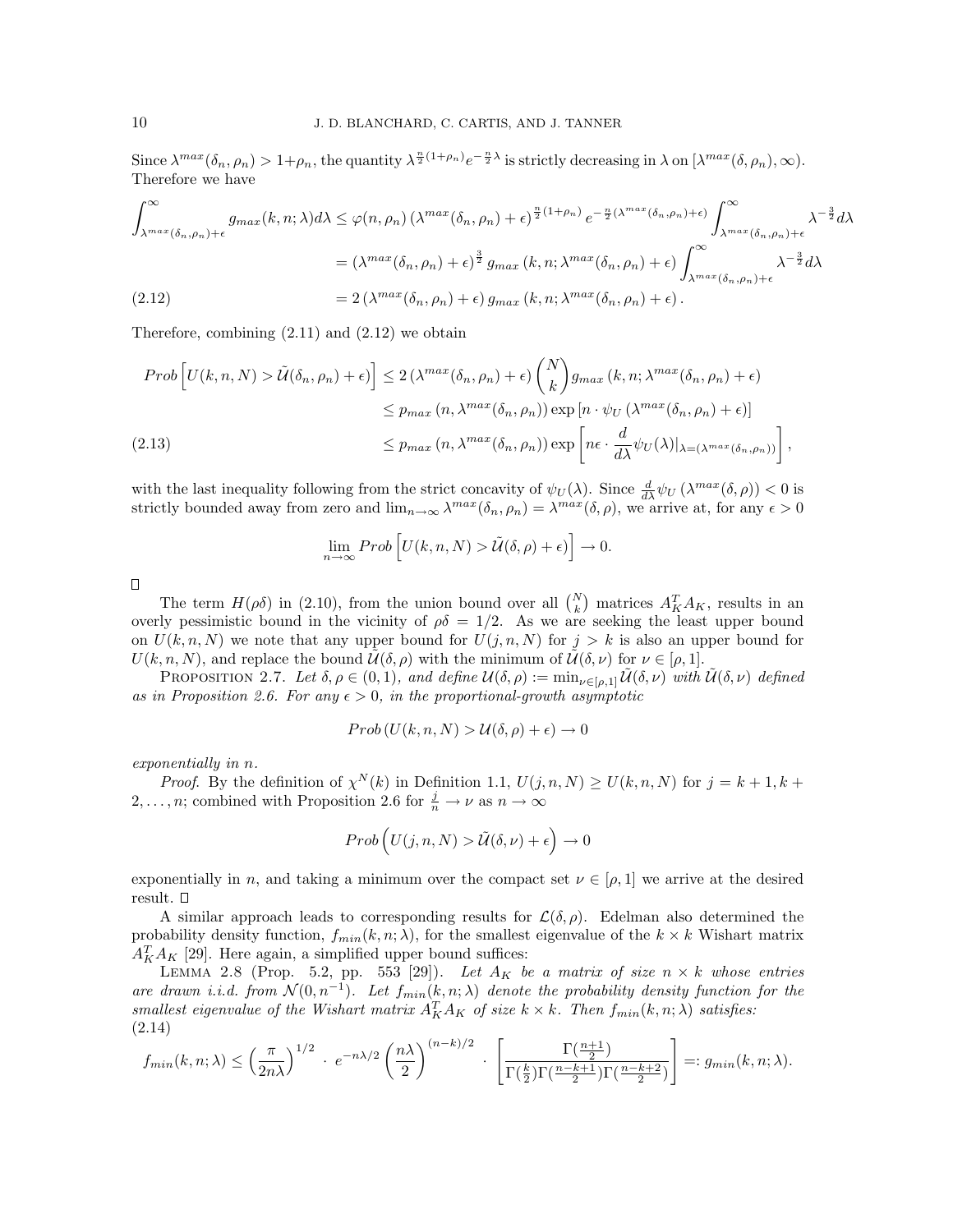With Lemma 2.8, we establish a bound on the asymptotic behavior of the distribution of the smallest eigenvalue of Wishart matrix of size  $k \times k$ .

LEMMA 2.9. Let  $k/n = \rho \in (0,1)$  and define

$$
\psi_{min}(\lambda, \rho) := H(\rho) + \frac{1}{2} \left[ (1 - \rho) \log \lambda + 1 - \rho + \rho \log \rho - \lambda \right].
$$

Then

(2.15) 
$$
f_{min}(k, n; \lambda) \le p_{min}(n, \lambda) \exp(n \cdot \psi_{min}(\lambda, \rho))
$$

where  $p_{min}(n, \lambda)$  is a polynomial in  $n, \lambda$ .

With Lemma 2.9, the large deviation analysis yields

(2.16) 
$$
\lim_{N \to \infty} \frac{1}{N} \log \left[ \binom{N}{k} g_{min}(k, n; \lambda) \right] = H(\rho \delta) + \delta \psi_{min}(\lambda, \rho).
$$

Similar to the proof of Proposition 2.6, Lemma 2.9 and (2.16) are used to establish  $\mathcal{L}(\delta,\rho)$  as an upper bound on  $L(k, n, N)$  in the proportional-growth asymptotic.

PROPOSITION 2.10. Let  $\delta, \rho \in (0, 1]$ , and A be a matrix of size  $n \times N$  whose entries are drawn i.i.d. from  $\mathcal{N}(0, n^{-1})$ . Define  $\mathcal{L}(\delta, \rho) := 1 - \lambda^{min}(\delta, \rho)$  where  $\lambda^{min}(\delta, \rho)$  is the solution to (2.5). Then for any  $\epsilon > 0$ , in the proportional-growth asymptotic

$$
Prob(L(k, n, N) > \mathcal{L}(\delta, \rho) + \epsilon) \to 0
$$

exponentially in n.

The bound  $\mathcal{L}(\delta,\rho)$  is strictly increasing in  $\rho$  for any  $\delta \in (0,1)$ , and as a consequence no tighter bound can be achieved by minimizing over matrices of larger size as was done in Proposition 2.7.

3. RIP Undersampling Theorems. The high level of interest in compressed sensing is due to the introduction of computationally efficient and stable algorithms which provably solve the seemingly intractable  $(1.2)$  even for k proportional to n. New compressed sensing decoders are being introduced regularly; broadly speaking, they fall into one of two categories: greedy algorithms and regularizations. Greedy algorithms are iterative, with each step selecting a locally optimal subset of entries in  $x$  which are adjusted to improve the desired error metric. Examples of greedy algorithms include Orthogonal Matching Pursuit (OMP) [50], Regularized OMP (ROMP) [44], Stagewise OMP (StOMP) [25], Compressive Sampling MP (CoSaMP) [43], Subspace Pursuit (SP) [15], and Iterated Hard Thresholding (IHT) [4]. Regularization formulations for sparse approximation began with the relaxation of (1.2) to the now ubiquitous (convex)  $\ell^1$ -minimization [14], (1.1), and has since been extended to non-convex  $\ell^q$ -minimization for  $q \in (0,1)$ , [35, 32, 13, 12, 47]. Although generalpurpose convex optimization solvers may be employed to solve  $\ell^1$ -minimization (1.1), highly-efficient software has been recently designed specifically for  $\ell^1$ -minimization in the context of compressed sensing, see [14, 31, 51, 54]. Non-convex formulations have sometimes been able to offer substantial improvements, but at the cost of limited guarantees that the global minima can be found efficiently, so it remains unclear how practical they really are.

As stated at the end of the introduction, one of the central aims of this article is to advocate a unifying framework for the comparison of results in compressed sensing. Currently there is no general agreement in the compressed sensing community on such a framework, making it difficult to compare results obtained by different methods of analysis or to identify when new results are improvements over existing ones. Donoho has put forth the phase transition framework borrowed from the statistical mechanics literature and used successfully in a similar context by the combinatorial optimization community, see [36, 37]. This framework has been successfully employed in compressed sensing by Donoho et al, [20, 21, 24].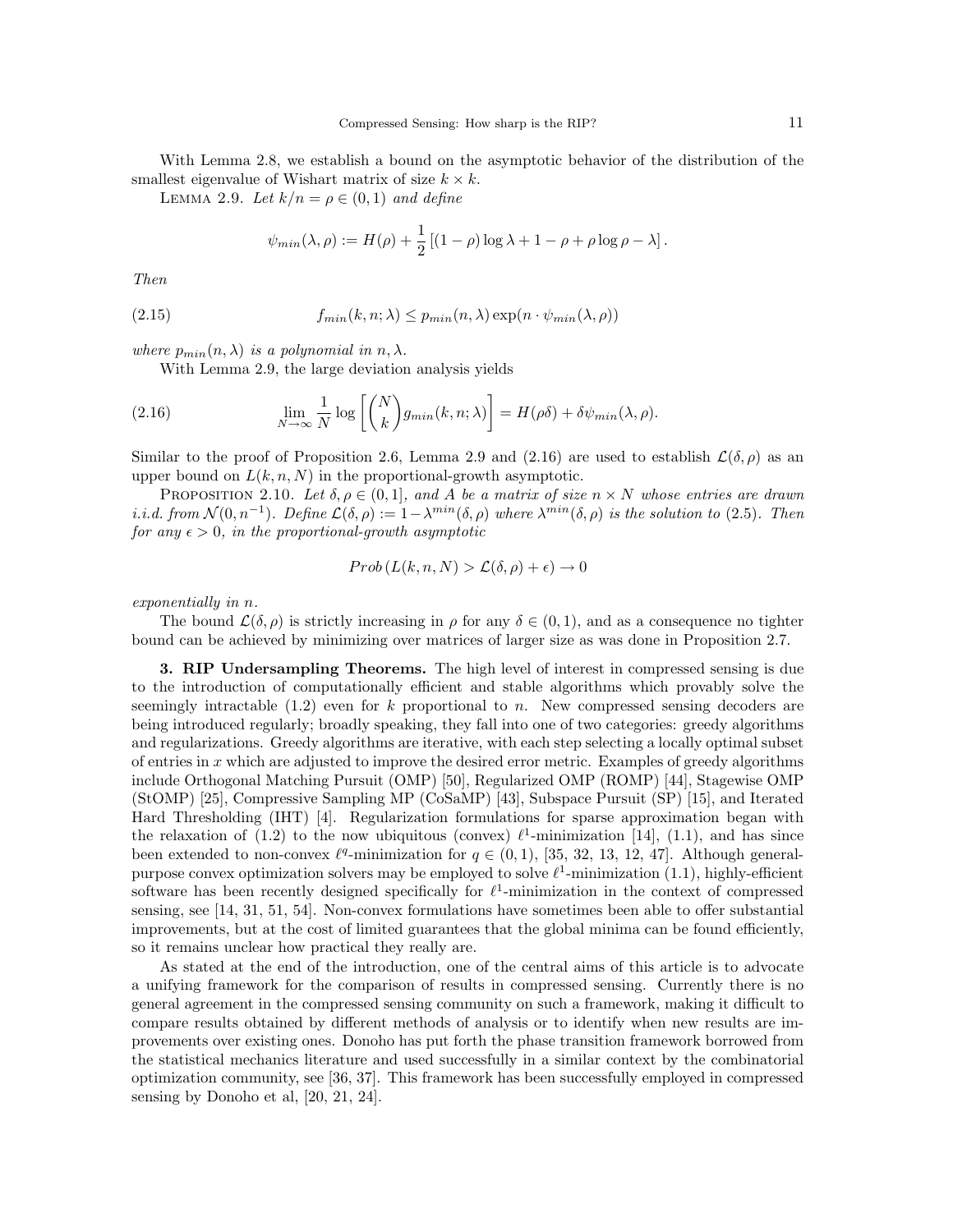Fortunately, every compressed sensing algorithm that has an optimal recovery order of n proportional to k can be cast in the phase transition framework of Donoho et al., parametrized by two inherent problem size parameters<sup>1</sup>:

• the *undersampling rate* of measuring x through n inner products with the rows of  $A$ , as compared to directly sampling each element of  $x \in \mathbb{R}^N$ :

$$
\delta_n = n/N \in (0,1)
$$

• the *oversampling rate* of making n measurements as opposed to the optimal *oracle* rate of making  $k$  measurements when the oracle knows the support of  $x$ :

$$
\rho_n = k/n \in (0,1).
$$

For each value of  $\delta_n \in (0,1)$  there is a largest value of  $\rho_n$  which guarantees successful recovery of x.

We now formalize the phase transition framework described above.

DEFINITION 3.1 (Strong Equivalence). The event  $StrongEquiv(A, A\sqcup G)$  denotes the following property of an  $n \times N$  matrix A: for every k-sparse vector x, the algorithm "ALG" exactly recovers x from the corresponding measurements  $y = Ax$ .

For most compressed sensing algorithms and for a broad class of matrices, under the proportionalgrowth asymptotic there is a strictly positive function  $\rho_S(\delta; ALG) > 0$  defining a region of the  $(\delta, \rho)$ phase space which ensures successful recovery of every k-sparse vector  $x \in \chi^N(k)$ . This function,  $\rho_S(\delta; ALG)$ , is called the *Strong phase transition* function [10, 16, 18].

DEFINITION 3.2 (Region of Strong Equivalence). Consider the proportional-growth asymptotic with parameters  $(\delta, \rho) \in (0, 1) \times (0, 1/2)$ . Draw the corresponding  $n \times N$  matrices A from the Gaussian ensemble and fix  $\epsilon > 0$ . Suppose that we are given a function  $\rho_S(\delta; ALG)$  with the property that, whenever  $0 < \rho < (1 - \epsilon)\rho_S(\delta; ALG)$ , Prob(StrongEquiv(A,ALG))  $\rightarrow$  1 as  $n \rightarrow \infty$ . We say that  $\rho_S(\delta; ALG)$  bounds a region of strong equivalence.

REMARK 3. The subscript S emphasizes that the phase transition function  $\rho_S(\delta; ALG)$  will define a region of the  $(\delta, \rho)$  phase space which guarantees that the event StrongEquiv(A,ALG) is satisfied with probability on the draw of A converging to one exponentially in n. This notation has been established in the literature by Donoho and Tanner  $(16, 21)$  to distinguish strong equivalence (i.e. that every k-sparse vector x is successfully recovered) from weak equivalence (i.e. all but a small fraction of k-sparse vectors are successfully recovered). For example, [16, 21] study the event where  $\ell^1$ -minimization (1.1) exactly recovers x from the corresponding measurements  $y = Ax$ , except for a fraction  $(1 - \epsilon)$  of the support sets.

For the remainder of this section, we translate existing guarantees of  $StrongEquiv(A, \ell^1)$  into bounds on the region of strong equivalence in the proportional-growth asymptotic; we denote  $\rho_S(\delta; \ell^1) \equiv \rho_S(\delta)$ . A similar presentation of other CS decoders is available in [3]. In order to make quantitative statements, the matrix or random matrix ensemble must first be specified, [2]; we again consider  $A$  drawn from the Gaussian ensemble.<sup>2</sup> In Section 3.1 we demonstrate how to incorporate the RIP bounds from Section 2 into results obtained from an RIP analysis. In Section 3.2 we compare bounds on the region of  $StrongEquiv(A, \ell^1)$  proven by three distinct methods of analysis: eigenvalue analysis and the RIP [32], geometric functional analysis [46], and convex polytopes [16].

**3.1.** Region of  $StrongEquiv(A, \ell^1)$  implied by the RIP. In this section, we incorporate the bounds on RIP constants established in Section 2 into a known condition implying  $StrongEquiv(A, \ell^1)$ obtained from an RIP analysis. Following the pioneering work of Cand`es, Romberg, and Tao [8, 11], many different conditions on the RIP constants have been developed which ensure recovery of every

<sup>&</sup>lt;sup>1</sup>For some algorithms, such as  $\ell^1$ -regularization, these two parameters fully characterize the behavior of the algorithm for a particular matrix ensemble, whereas for other algorithms, such as OMP, the distribution of the nonzero coefficients also influences the behavior of the method.

<sup>2</sup>Similar results have been proven for other random matrix ensembles, but they are even less precise than those for the Gaussian distribution.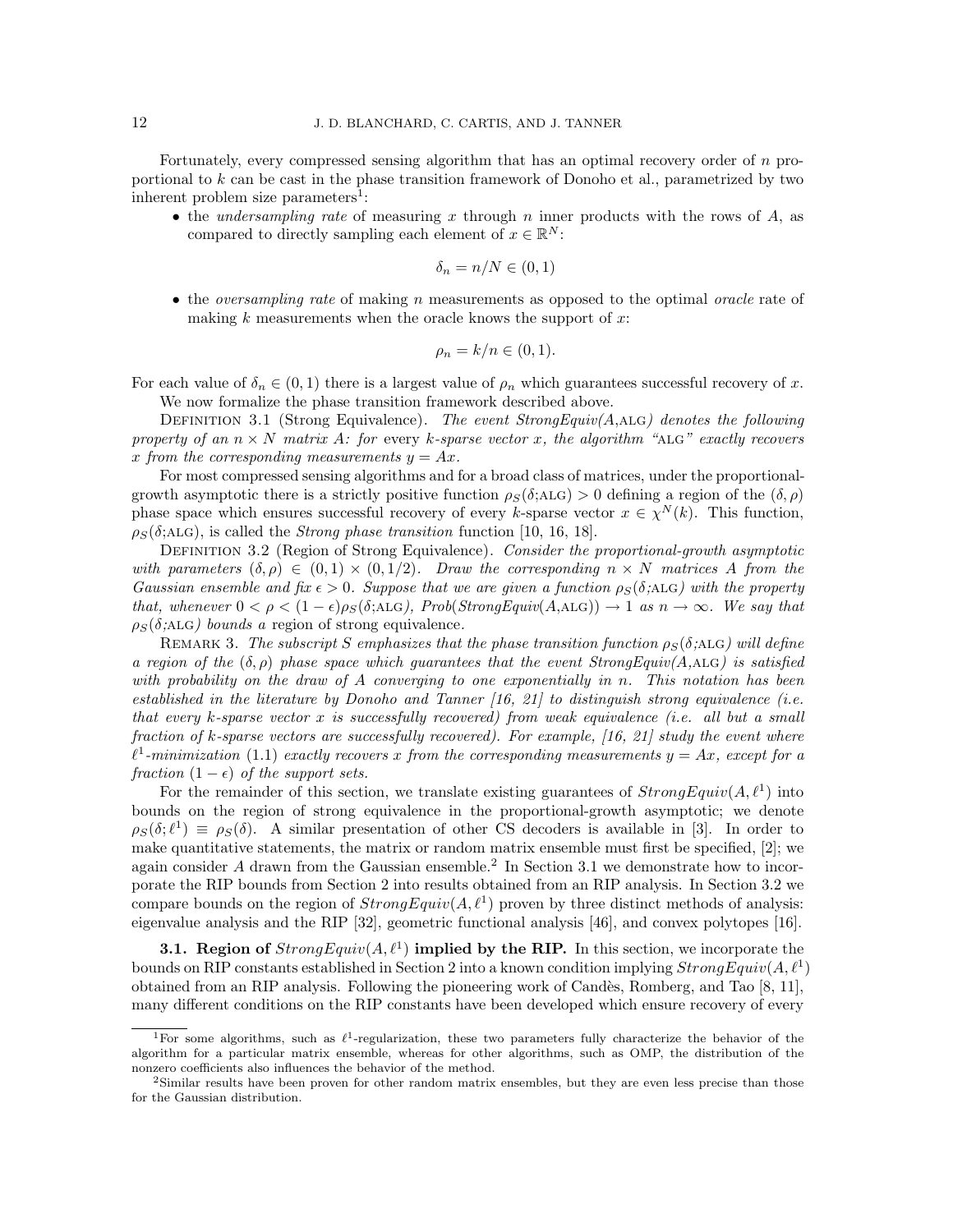k-sparse vector via  $\ell^1$ -minimization, [6, 7, 9, 10, 46] to name a few. The current state of the art RIP conditions for  $\ell^1$ -minimization were developed by Foucart and Lai [32].

THEOREM 3.3 (Foucart and Lai [32]). For any matrix A of size  $n \times N$  with RIP constants  $L(2k, n, N)$  and  $U(2k, n, N)$ , for  $2k \leq n \leq N$ . Define

(3.1) 
$$
\mu^{FL}(k,n,N) := \frac{1+\sqrt{2}}{4} \left( \frac{1+U(2k,n,N)}{1-L(2k,n,N)} - 1 \right).
$$

If  $\mu^{FL}(k, n, N) < 1$ , then there is Strong Equiv $(A, \ell^1)$ .

To translate this result into the phase transition framework for matrices from the Gaussian ensemble, we employ the RIP bounds (2.7) to the asymmetric RIP constants  $L(2k, n, N)$  and  $U(2k, n, N)$ . It turns out that naively inserting these bounds into (3.1) yields a bound on  $\mu^{FL}(k, n, N)$ , see Lemma 3.6, and provides a simple way to obtain a bound on the region of strong equivalence.

DEFINITION 3.4 (RIP Region of  $StrongEquiv(A, \ell^1)$ ). Define

(3.2) 
$$
\mu^{FL}(\delta, \rho) := \frac{1 + \sqrt{2}}{4} \left( \frac{1 + \mathcal{U}(\delta, 2\rho)}{1 - \mathcal{L}(\delta, 2\rho)} - 1 \right)
$$

and  $\rho_S^{FL}(\delta)$  as the solution to  $\mu^{FL}(\delta, \rho) = 1$ .

The function  $\rho_S^{FL}(\delta)$  is displayed as the red curve in Figure 3.1.

THEOREM 3.5. Fix  $\epsilon > 0$ . Consider the proportional-growth asymptotic, Definition 1.2, with parameters  $(\delta, \rho) \in (0, 1) \times (0, 1/2)$ . Draw the corresponding  $n \times N$  matrices A from the Gaussian ensemble. If  $\rho < (1 - \epsilon) \rho_S^{FL}(\delta)$ , then  $Prob(StrongEquiv(A, \ell^1)) \to 1$  as  $n \to \infty$ .

Therefore the function  $\rho_S^{FL}(\delta)$  bounds a region of strong equivalence for  $\ell^1$ -minimization.

Theorem 3.5 follows from Theorem 3.3 and the validity of the probabilistic bounds on the RIP constants, Theorem 2.3. In particular, Lemma 3.6 bounds  $\mu^{FL}(k,n,N)$  in terms of the asymptotic RIP bounds  $\mathcal{L}(\delta, 2\rho)$  and  $\mathcal{U}(\delta, 2\rho)$ , by the quantity  $\mu^{FL}(\delta, (1+\epsilon)\rho)$  defined in (3.3). If  $\rho_{\epsilon}(\delta)$  is the solution to  $\mu^{FL}(\delta, (1+\epsilon)\rho) = 1$ , then for  $\rho < \rho_{\epsilon}(\delta)$  we achieve the desired bound,  $\mu^{FL}(k, n, N) < 1$ , to ensure  $StrongEquiv(A,\ell^1)$ . The statement of Theorem 3.5 follows from relating  $\rho_{\epsilon}(\delta)$  to  $\rho_S^{FL}(\delta)$ , the solution to  $\mu^{FL}(\delta, \rho) = 1$ .

LEMMA 3.6. Fix  $\epsilon > 0$ . Consider the proportional-growth asymptotic with parameters  $(\delta, \rho) \in$  $(0,1) \times (0,1/2)$ . Draw the corresponding  $n \times N$  matrices A from the Gaussian ensemble. Then

(3.3) 
$$
Prob(\mu^{FL}(k, n, N) < \mu^{FL}(\delta, (1+\epsilon)\rho)) \to 1
$$

exponentially in n.

*Proof.* Theorem 2.3 and the form of  $\mu^{FL}(\delta, \rho)$  imply a similar bound to the above with a modified dependence on  $\epsilon$ . For any  $c\epsilon > 0$ , with  $n/N \to \delta \in (0,1)$  and  $k/n \to \rho \in (0,1/2]$ , the probability, on the draw of A from the Gaussian ensemble, that

(3.4) 
$$
\mu^{FL}(k,n,N) < \frac{1+\sqrt{2}}{4} \left( \frac{1+\mathcal{U}(\delta,2\rho)+c\epsilon}{1-\mathcal{L}(\delta,2\rho)-c\epsilon} - 1 \right).
$$

is satisfied converges to one exponentially with n. Since  $\mathcal{U}(\delta,\rho)$  is non-decreasing in  $\rho$  and  $\mathcal{L}(\delta,\rho)$  is strictly increasing in  $\rho$  for any  $\delta$  and  $\rho \in (0,1)$ , it follows that the right-hand side of (3.4) can be bounded by the right-hand side of (3.3) for any fixed  $\epsilon$  satisfying  $0 < \epsilon < \frac{1}{2\rho} - 1$ , by setting

$$
c := \frac{\rho}{2} \left. \frac{\partial \mathcal{L}(\delta, z)}{\partial z} \right|_{z = 2(1 + \epsilon)\rho} > 0.
$$

(The upper bound on  $\epsilon$  is imposed so that the second argument of  $\mathcal{U}(\delta, \cdot)$  and  $\mathcal{L}(\delta, \cdot)$ ,  $2(1+\epsilon)\rho$ , is in the admissible range of  $(0, 1)$ .) That the bound  $(3.3)$  is satisfied for all  $\epsilon > 0$  sufficiently small, and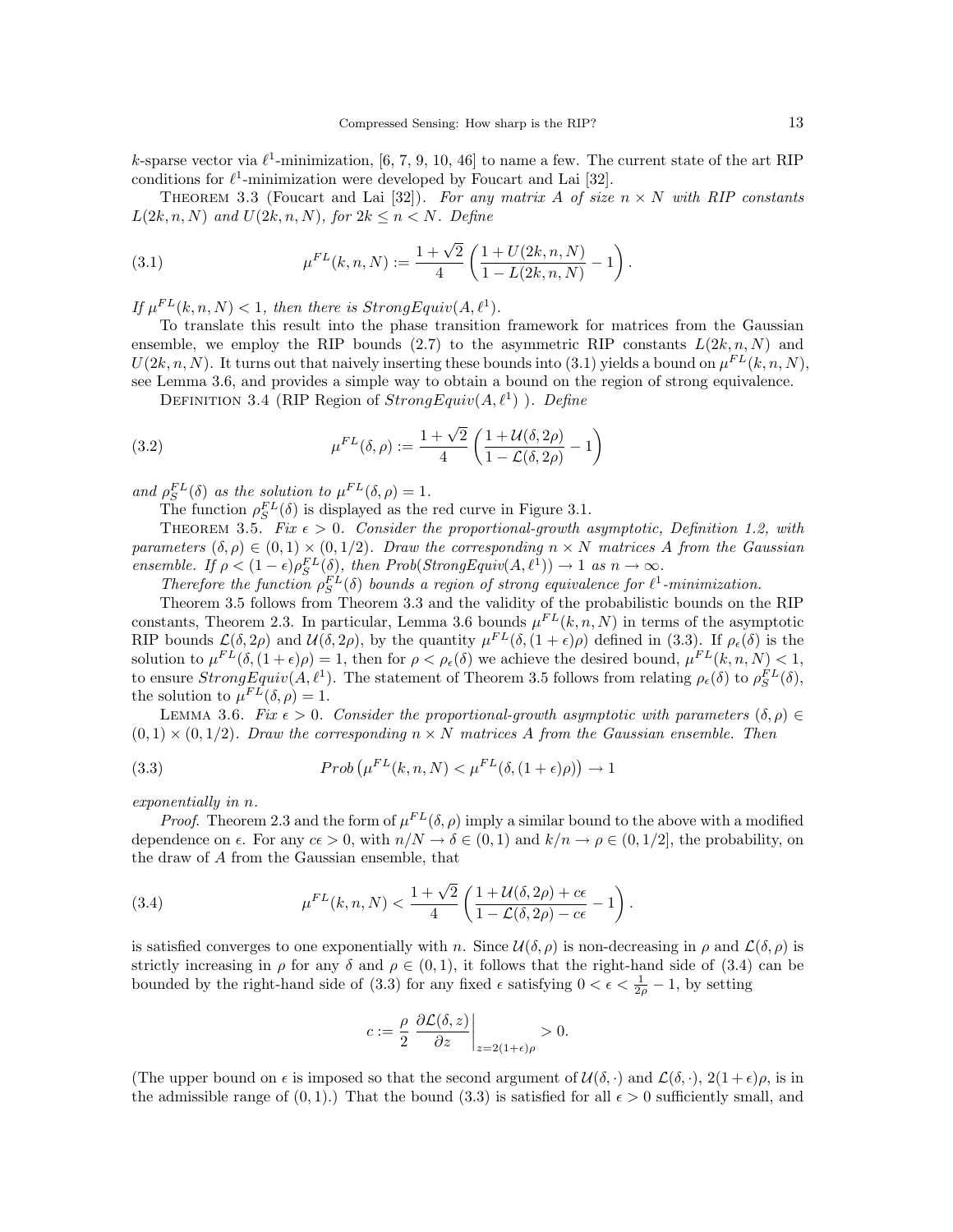

FIG. 3.1. Left panel: Three lower bounds on the Strong  $\ell^1/\ell^0$ -equivalence phase transition,  $\rho_S(\delta)$ , for Gaussian  $random$  matrices from Theorem 3.7 ( $\rho_S^D(\delta)$ , black), Theorem 3.9 ( $\rho_S^{RV}(\delta)$ , blue), and Theorem 3.5 ( $\rho_S^{FL}(\delta)1$ , red). Right panel: The inverse of the  $\ell^1/\ell^0$ -equivalence phase transition lower bounds in the left panel.

that the right hand side of (3.3) is strictly increasing in  $\epsilon$  establishes that (3.3) is in fact satisfied probability on the draw of A that converges to one exponentially in n for any  $\epsilon \in \left(0, \frac{1}{2\rho} - 1\right)$ .

*Proof.* [Theorem 3.5] Let  $\rho_{\epsilon}(\delta)$  be the solution of  $\mu^{FL}(\delta, (1+\epsilon)\rho) = 1$ . Then, for any  $\rho < \rho_{\epsilon}(\delta)$ , Lemma 3.6 implies that  $\mu^{FL}(k, n, N) < 1$ , which by Theorem 3.3, ensures  $StrongEquiv(A, \ell^1)$ . To remove the dependence on the level curve  $\rho_{\epsilon}(\delta)$ , note that  $\rho_{\epsilon}(\delta)$  is related to  $\rho_S^{FL}(\delta)$ , the solution of  $\mu^{FL}(\delta, \rho) = 1$ , by  $(1 + \epsilon)\rho_{\epsilon}(\delta) \equiv \rho_S^{FL}(\delta)$ . Since  $(1 - \epsilon) < (1 + \epsilon)^{-1}$  for all  $\epsilon > 0$ , we have  $(1 - \epsilon)\rho_S^{FL}(\delta) < \rho_{\epsilon}(\delta)$ . Thus, provided  $\rho < (1 - \epsilon)\rho_S^{FL}(\delta)$ , the statement of Theorem 3.5 is satisfied.  $\Box$ 

**3.2.** Comparison of bounds on  $StrongEquiv(A, \ell^1)$ . In this section we use the phase transition framework to readily compare bounds on the region of  $StrongEquiv(A, \ell^1)$  obtained from vastly different methods of analysis. In Section 3.1, we have already determined the region of strong equivalence for  $\ell^1$ -minimization obtained by using the RIP. Here we look at two other examples, namely Donoho's polytope results [16, 18] and the sufficient condition of Rudelson and Vershynin [46] obtained from geometric functional analysis. We do not go into great details about how the results were obtained, but simply point out that the methods of analysis are rather different. As a result, the original statements of the theorems take drastically different forms and are therefore difficult to compare even qualitatively. Translating the results into the phase transition framework, however, offers a direct, quantitative, and simple method of comparison.

Using polytope theory and the notion of central-neighborliness, Donoho [16] defined a function  $\rho_S^D(\delta)$  which defines a region of the  $(\delta, \rho)$  phase space ensuring StrongEquiv $(A, \ell^1)$  with probability on the draw of A converging to one exponentially in n. The phase transition function  $\rho_S^D(\delta)$  is displayed as the black curve in Figure 3.1.

THEOREM 3.7 (Donoho [16]). Fix  $\epsilon > 0$ . Consider the proportional-growth asymptotic, Definition 1.2, with parameters  $(\delta, \rho) \in (0, 1) \times (0, 1/2)$ . Sample each  $n \times N$  matrix A from the Gaussian ensemble. Suppose  $\rho < (1 - \epsilon) \rho_S^D(\delta)$ . Then Prob(StrongEquiv(A,  $\ell^1$ ))  $\to 1$  as  $n \to \infty$ .

Therefore  $\rho_S^D(\delta)$  bounds a region of strong equivalence for  $\ell^1$ -minimization.

Rudelson and Vershynin [46] used an alternative geometric approach from geometric functional analysis (GFA) to determine regions of  $StrongEquiv(A, \ell^1)$  for Gaussian and random partial Fourier matrices. For Gaussian matrices their elegantly simple proof involves employing Gordon's "escape through the mesh theorem" on the nullspace of A. Their lower bound on the region of  $StrongEquiv(A, \ell^1)$  is larger for the Gaussian ensemble than for the Fourier ensemble. We restate their condition for the Gaussian ensemble in the proportional growth asymptotic.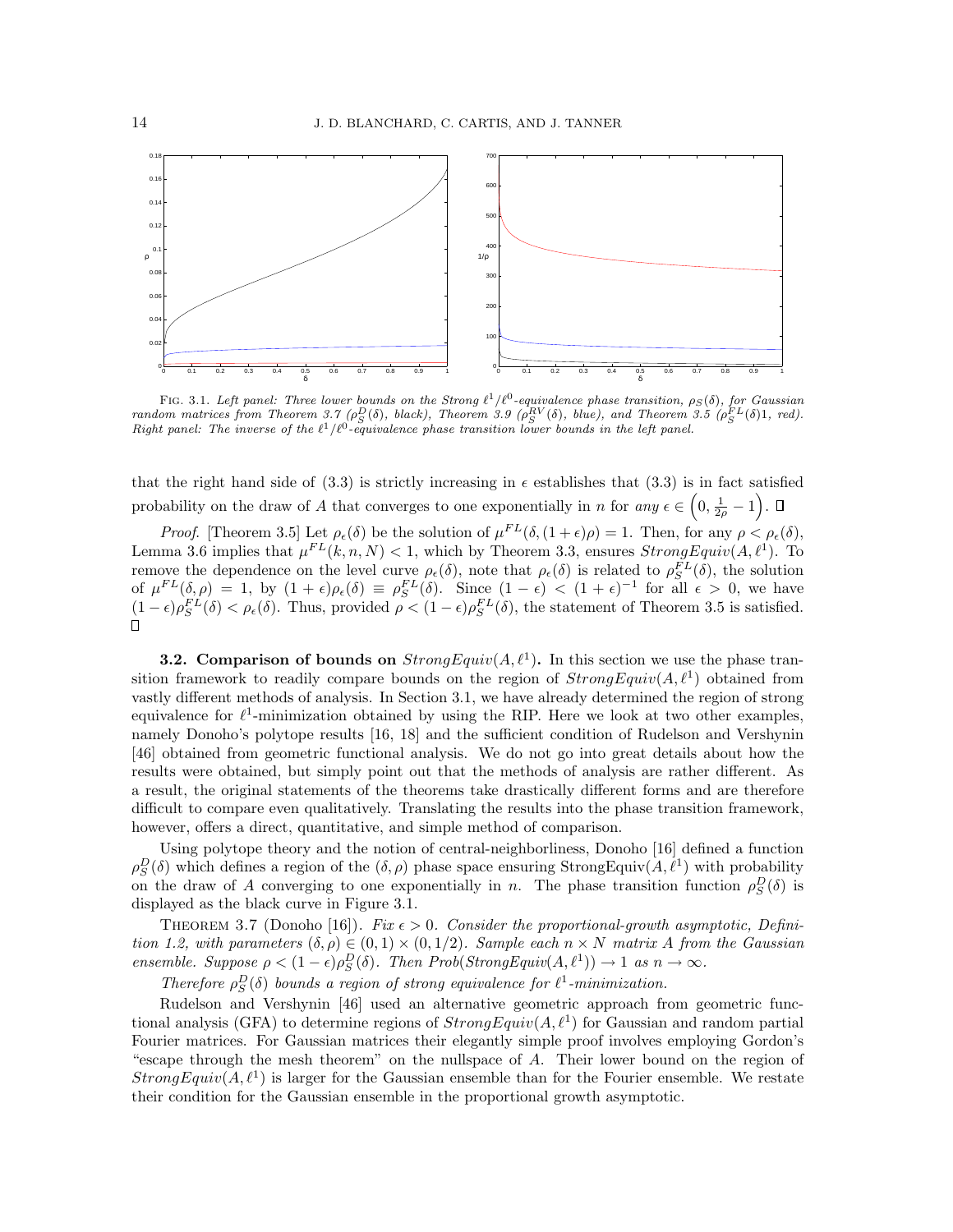DEFINITION 3.8 (GFA Region of  $StrongEquiv(A, \ell^1)$ ). Define

$$
\gamma(\rho\delta) := \exp\left(\frac{\log(1 + 2log(e/\rho\delta))}{4\log(e/\rho\delta)}\right),\,
$$

(3.5) 
$$
\mu^{RV}(\delta, \rho) := \rho \left(12 + 8\log(1/\rho\delta) \cdot \gamma^2(\rho\delta)\right),
$$

and  $\rho_S^{RV}(\delta)$  as the solution to  $\mu^{RV}(\delta, \rho) = 1$ .

The function  $\rho_S^{RV}(\delta)$  is displayed as the blue curve in Figure 3.1.

THEOREM 3.9 (Rudelson and Vershynin [46]). Fix  $\epsilon > 0$ . Consider the proportional-growth asymptotic, Definition 1.2, with parameters  $(\delta, \rho) \in (0, 1) \times (0, 1/2)$ . Sample each  $n \times N$  matrix A from the Gaussian ensemble. Suppose  $\rho < (1 - \epsilon) \rho_S^{RV}(\delta)$ . Then Prob(StrongEquiv(A, $\ell^1$ ))  $\to 1$  as  $n \to \infty$ .

Therefore  $\rho_S^{RV}(\delta)$  bounds a region of strong equivalence for  $\ell^1$ -minimization.

Versions of Theorems 3.7 and 3.9 exist for finite values of  $(k, n, N)$ , [23, 46], but in each case the recoverability conditions rapidly approach the stated asymptotic limiting functions  $\rho_S(\delta)$  as  $(k, n, N)$ grow; we do not further complicate the discussion with their rates of convergence.

Since Theorems 3.5, 3.7, and 3.9 provide a region of  $StrongEquiv(A, \ell^1)$ , we now have three subsets of the exact region of  $StrongEquiv(A, \ell^1)$ . Although Theorems 3.5, 3.7, and 3.9 each have the same goal of quantifying the exact boundary of  $StrongEquiv(A, \ell^1)$  for Gaussian random matrices, they are arrived at using substantially different methods of analysis. The efficacy of the bounds from the largest region of  $StrongEquiv(A, \ell^1)$  to the smallest region are  $\rho_S^D(\delta)$  of Donoho,  $\rho_S^{RV}(\delta)$ of Rudelson and Vershynin, and  $\rho_S^{FL}(\delta)$  of Foucart and Lai, see the left panel of Figure 3.1. From the inverse of  $\rho_S(\delta)$ , see the right panel of Figure 3.1, we can read the constant of proportionality where the associated method of analysis guarantees  $StrongEquiv(A, \ell^1)$ : from Theorems 3.7, 3.9, and 3.3 they are bounded below by:  $n \geq 5.9k$ ,  $n \geq 56k$ , and  $n \geq 317k$  respectively.

3.3. Further Considerations. The phase transition framework can also be used to quantify what has been proven about an encoder/decoder pair's speed of convergence, its degree of robustness to noise, and to make comparisons of these properties between different algorithms. A general framework for expressing the results of RIP based analyses as statements in the phase transition framework is presented in [3], where it is also applied to three exemplar greedy algorithms CoSaMP [43], Subspace Pursuit [15], and Iterated Hard Thresholding [4]. Bounds on regions of  $StrongEquiv(A, \ell^q)$ for  $\ell^q$ -minimization for  $q \in (0, 1]$  implied by the RIP are available in an extended technical report [1], where the effects of noise are also considered. Through these objective measures of comparison we hope to make clear the proven efficacy of sparse approximation algorithms and allow for their transparent comparison.

In this article, we have considered only the case of noiseless measurements, Regions of Strong Equivalence, and a particular result obtained via an eigenvalue analysis and the RIP. We briefly discuss some additional considerations for the phase transition framework.

3.3.1. Phase Transitions with Noisy Measurements. In a practical setting, it is more reasonable to assume that the measurements are corrupted by noise,  $y = Ax + e$  for some noise vector e. The RIP has played a vital role in establishing stable signal recovery in the presence of noise for many decoders. When noise is present, the curves  $\rho_S(\delta)$  bounding regions of strong equivalence serve as an upper bound to the curves depicting the regions of the phase plane which guarantee stable recovery. The RIP constants also describe how significantly the noise will be amplified by the encoder/decoder pairing, details are available for the Gaussian encoder and  $\ell^q$ -minimization decoder [1] and greedy decoders [3] CoSaMP, Subspace Pursuit, and Iterated Hard Thresholding. Hassibi and Xu have developed a stability analysis of  $\ell^1$ -minimization from the analysis of convex polytopes [53], establishing substantially larger stability regions than the regions implied by the RIP.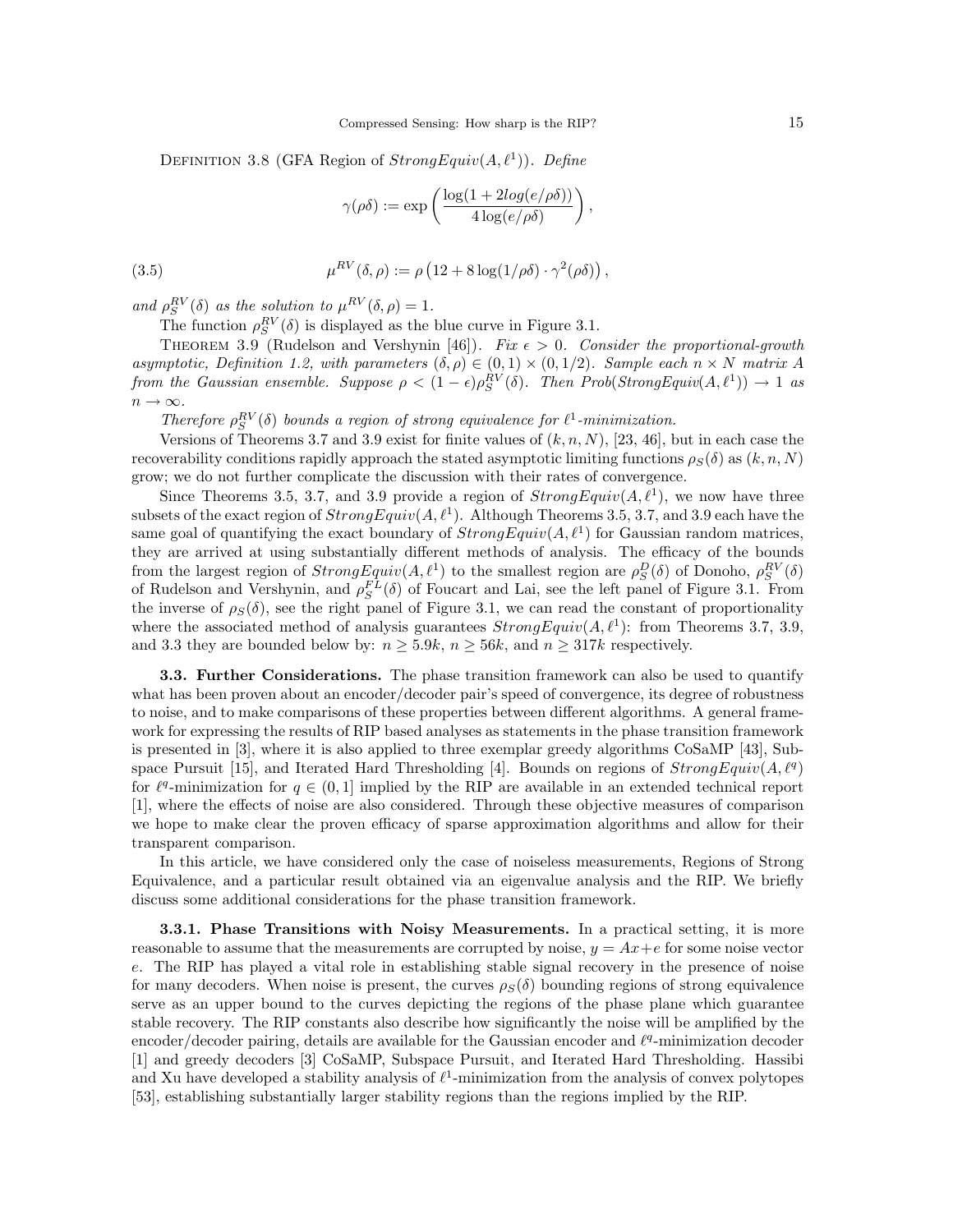

FIG. 3.2. Example Improvements on Bounds on the Strong  $\ell^1/\ell^0$ -equivalence phase transition,  $\rho_S(\delta)$ , for Gaussian random matrices:  $(\rho_S^{\tilde{C}}(\delta), \text{ green}),$  Theorem 3.5  $(\rho_S^{FL}(\delta)1, \text{ red}),$  and  $(\rho_S^{emp}(\delta), \text{ black}).$ 

3.3.2. Regions of Weak Equivalence and Average Case Performance. In many applications, it may not be imperative that the decoder is able to reconstruct every  $k$ -sparse vector. Instead, one may be willing to lose a small fraction of all possible  $k$ -sparse signals. This is the behavior observed when a decoder is tested on k-sparse vectors whose support sets are drawn uniformly at random. Large scale empirical testing of CoSaMP, Subspace Pursuit and Iterated Hard Thresholding were compiled by Donoho and Maleki [19]. Most sparse approximation algorithms do not have a theoretical average case analysis. The polytope analysis of Donoho and Tanner allows for analytical arguments providing a Region of Weak Equivalence where recovery is guaranteed for all but a but a small fraction of k-sparse signals. An average case variant of the RIP is being developed, see [49].

3.3.3. Improving the RIP Phase Transition. It is possible that Thm. 3.3 could be improved with alternative methods of analysis. For example, Thm. 3.3 built off the work of Candès, Romberg, and Tao [7, 9, 10]. In [7], Candès proved that if  $R(2k, n, N) < \sqrt{2}-1$ , then  $\ell^1$ -minimization will successfully recover every k-sparse vector. An asymmetric analysis and translation into the Strong Equivalence terminology of Sec. 3.1 produces a function  $\rho_S^C(\delta)$  which bounds a region of strong equivalence. The alternative methods of Foucart and Lai leading to Thm. 3.3 provided a larger region of strong equivalence. See Fig. 3.2.

Alternatively, the region of strong equivalence might be increased by improving the bounds on the RIP constants,  $\mathcal{L}(\delta, \rho), \mathcal{U}(\delta, \rho)$ . If the method of analysis remained the same, we can explore the effects of improved bounds by examining the statements with empirically observed *lower bounds* on RIP constants for Gaussian matrices. As detailed in Table 2.1, the current bounds from Thm. 2.3 are no more than twice the empirical RIP constants. Replacing the RIP constants with empirically observed lower bounds of the RIP constants (for  $n = 800$ ) in  $\mu^{FL}(k, n, N)$  gives us a function  $\rho_S^{emp}(\delta)$ , see Figure 3.2, which is an upper bound on the region of strong equivalence implied by Thm. 3.3; this improvement is no more than 2.5 times  $\rho_S^{FL}(\delta)$  for  $\delta \in [1/20, 20/21]$ .

Acknowledgements. The authors would like to thank the editor and the referees for their useful suggestions that have greatly improved the manuscript.

## REFERENCES

- [1] J. D. Blanchard, C. Cartis, and J. Tanner. Compressed sensing: how sharp is the restricted isometry property. extended technical report, 2009.
- [2] J. D. Blanchard, C. Cartis, and J. Tanner. Decay properties for restricted isometry constants. IEEE Signal Proc. Letters, 16(7):572–575, 2009.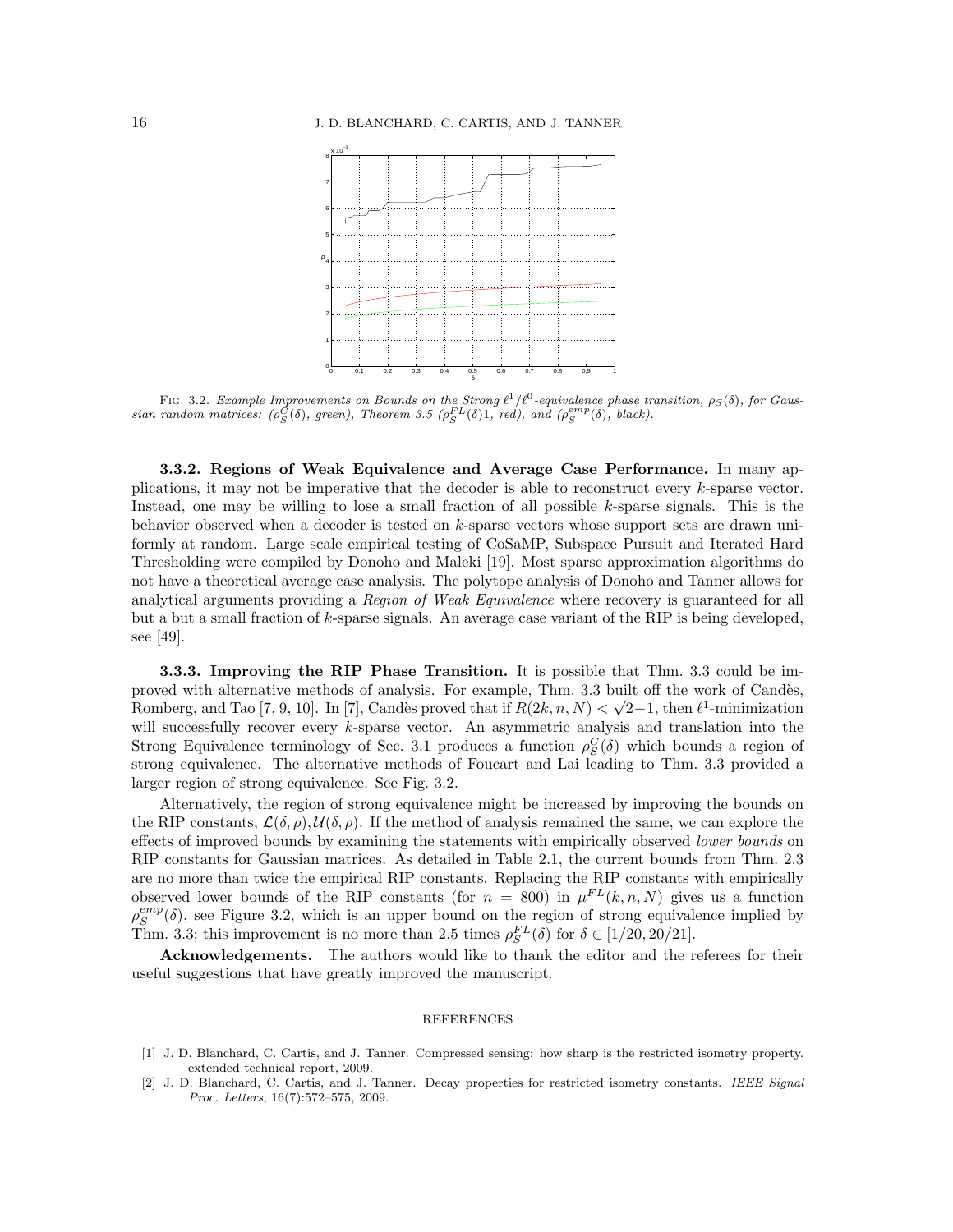- [3] J. D. Blanchard, C. Cartis, J. Tanner, and A. Thompson. Phase transitions for greedy sparse approximation algorithms. submitted, 2009.
- [4] T. Blumensath and M. E. Davies. Iterative hard thresholding for compressed sensing. Appl. Comp. Harm. Anal., 27(3):265–274, 2009.
- [5] A. M. Bruckstein, David L. Donoho, and Michael Elad. From sparse solutions of systems of equations to sparse modeling of signals and images. SIAM Review, 51(1):34–81, 2009.
- [6] E. J. Cand`es. Compressive sampling. In International Congress of Mathematicians. Vol. III, pages 1433–1452. Eur. Math. Soc., Zürich, 2006.
- [7] E. J. Candès. The restricted isometry property and its implications for compressed sensing. C. R. Math. Acad. Sci. Paris, 346(9-10):589–592, 2008.
- [8] E. J. Candès, J. Romberg, and T. Tao. Robust uncertainty principles: exact signal reconstruction from highly incomplete frequency information. IEEE Trans. Inform. Theory, 52(2):489–509, 2006.
- [9] E. J. Cand`es, J. Romberg, and T. Tao. Stable signal recovery from incomplete and inaccurate measurements. Comm. Pure Appl. Math., 59(8):1207–1223, 2006.
- [10] E. J. Candès and T. Tao. Decoding by linear programming. IEEE Trans. Inform. Theory, 51(12):4203-4215, 2005.
- [11] E. J. Candès and T. Tao. Near-optimal signal recovery from random projections: universal encoding strategies? IEEE Trans. Inform. Theory, 52(12):5406–5425, 2006.
- [12] R. Chartrand. Exact reconstructions of sparse signals via nonconvex minimization. IEEE Signal Process. Lett., 14:707–710, 2007.
- [13] R. Chartrand and V. Staneva. Restricted isometry properties and nonconvex compressive sensing. Inverse Problems, 24(035020):1–14, 2008.
- [14] S. S. Chen, D. L. Donoho, and M. A. Saunders. Atomic decomposition by basis pursuit. SIAM Rev., 43(1):129– 159 (electronic), 2001. Reprinted from SIAM J. Sci. Comput. 20 (1998), no. 1, 33–61.
- [15] W. Dai and O. Milenkovic. Subspace pursuit for compressive sensing signal reconstruction. IEEE Trans. Inform. Theory, 55(5):2230–2249, 2009.
- [16] D. L. Donoho. Neighborly polytopes and sparse solution of underdetermined linear equations. Technical Report, Department of Statistics, Stanford University, 2005.
- [17] D. L. Donoho. Compressed sensing. IEEE Trans. Inform. Theory, 52(4):1289–1306, 2006.
- [18] D. L. Donoho. High-dimensional centrally symmetric polytopes with neighborliness proportional to dimension. Discrete Comput. Geom., 35(4):617–652, 2006.
- [19] D. L. Donoho and A. Maleki. Optimally tuned iterative thresholding algorithms for compressed sensing. IEEE Sel. Topics Signal Processing, in press.
- [20] D. L. Donoho and V. Stodden. Breakdown point of model selection when the number of variables exceeds the number of observations. In Proceedings of the International Joint Conference on Neural Networks, 2006.
- [21] D. L. Donoho and J. Tanner. Sparse nonnegative solutions of underdetermined linear equations by linear programming. Proc. Natl. Acad. Sci. USA, 102(27):9446–9451, 2005.
- [22] D. L. Donoho and J. Tanner. Counting faces of randomly projected polytopes when the projection radically lowers dimension. J. AMS, 22(1):1–53, 2009.
- [23] D. L. Donoho and J. Tanner. Exponential bounds implying construction of compressed sensing matrices, errorcorrecting codes and neighborly polytopes by random sampling. IEEE Trans. on Information Theory, 2010. in press.
- [24] D. L. Donoho and Y. Tsaig. Fast solution of l1 minimization problems when the solution may be sparse. IEEE Trans. Inform. Theory, 54(11):4789–4812, 2008.
- [25] D. L. Donoho, Y. Tsaig, I. Drori, and J.-L. Stark. Sparse solution of underdetermined linear equations by stagewise orthogonal matching pursuit. IEEE Trans. Inform. Theory, submitted.
- [26] R. Dorfman. The detection of defective members of large populations. Ann. Math. Statist., 14(4):436–440, 1943. [27] C. Dossal, G. Peyré, and J. Fadili. A numerical exploration of compressed sampling recovery. Linear Algebra
- Appl., 432(7):1663–1679, 2010. [28] M. F. Duarte, M. A. Davenport, D. Takhar, Laska J. N., T. Sun, K. F. Kelly, and R. G. Baraniuk. Single-pixel
- imaging via compressed sampling. IEEE Signal Processing Magazine, 25(2):83–91, 2008.
- [29] A. Edelman. Eigenvalues and condition numbers of random matrices. SIAM J. Matrix Anal. Appl., 9(4):543–560, 1988.
- [30] A. Edelman and N. R. Rao. Random matrix theory. Acta Numer., 14:233–297, 2005.
- [31] M. A. T. Figueiredo, R. D. Nowak, and S. J. Wright. Gradient projection for sparse reconstruction: Application to compressed sensing and other inverse problems. IEEE J. Sel. Topics Signal Process., 1(4):586–597, 2007.
- [32] S. Foucart and M.-J. Lai. Sparsest solutions of underdetermined linear systems via  $\ell_q$ -minimization for  $0 < q \leq 1$ . Appl. Comput. Harmon. Anal., 26(3):395–407, 2009.
- [33] S. Geman. A limit theorem for the norm of random matrices. Ann. Probab., 8(2):252–261, 1980.
- [34] A. C. Gilbert, M. A. Iwen, and M. J. Strauss. Group testing and sparse signal recovery. In 42nd Asilomar Conference on Signals, Systems, and Computers, 2008.
- [35] R. Gribonval and M. Nielsen. Sparse representations in unions of bases. IEEE Trans. Inform. Theory, 49(12):3320–3325, 2003.
- [36] A. K. Hartmann and H. Rieger. New Optimization Algorithms in Physics. Wiley VCH, Cambridge, 2006.